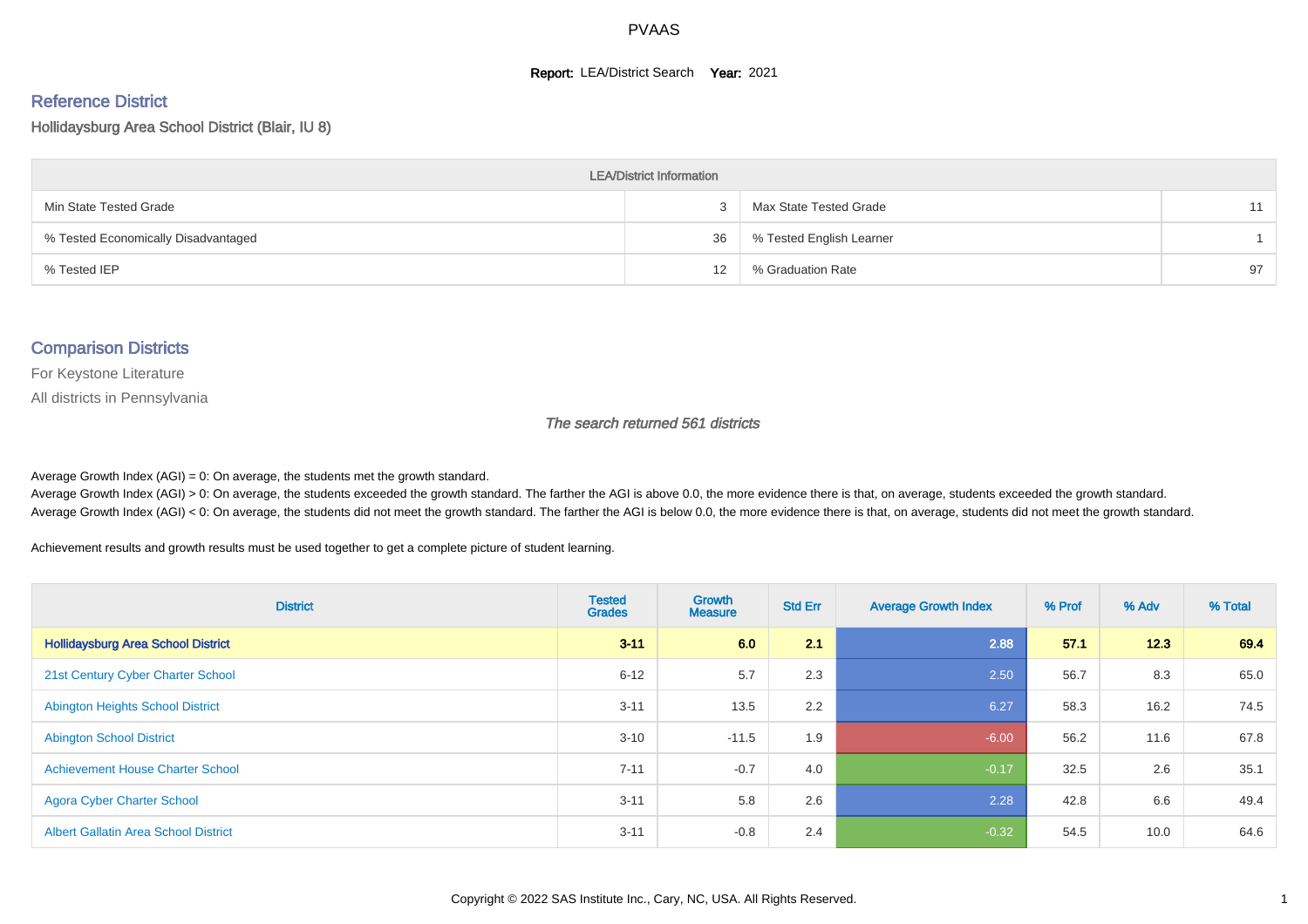| <b>District</b>                           | <b>Tested</b><br><b>Grades</b> | <b>Growth</b><br><b>Measure</b> | <b>Std Err</b> | <b>Average Growth Index</b> | % Prof | % Adv   | % Total |
|-------------------------------------------|--------------------------------|---------------------------------|----------------|-----------------------------|--------|---------|---------|
| <b>Hollidaysburg Area School District</b> | $3 - 11$                       | 6.0                             | 2.1            | 2.88                        | 57.1   | 12.3    | 69.4    |
| <b>Aliquippa School District</b>          | $3 - 11$                       | $-9.0$                          | 4.2            | $-2.14$                     | 11.0   | $0.0\,$ | 11.0    |
| <b>Allegheny Valley School District</b>   | $3 - 11$                       | 8.5                             | 3.9            | 2.17                        | 53.1   | 12.2    | 65.3    |
| Allegheny-Clarion Valley School District  | $3 - 10$                       | 7.8                             | 4.7            | 1.65                        | 53.3   | 3.3     | 56.7    |
| <b>Allentown City School District</b>     | $3 - 12$                       | 5.3                             | 1.4            | 3.88                        | 25.3   | 2.7     | 28.0    |
| Altoona Area School District              | $3 - 12$                       | 3.3                             | 1.6            | 1.99                        | 47.7   | 8.2     | 55.9    |
| Ambridge Area School District             | $3 - 12$                       | 9.1                             | 2.6            | 3.46                        | 50.4   | 10.7    | 61.1    |
| <b>Annville-Cleona School District</b>    | $3 - 12$                       | $-12.1$                         | 2.7            | $-4.46$                     | 34.9   | 7.8     | 42.6    |
| <b>Antietam School District</b>           | $3 - 10$                       | $-4.3$                          | 3.8            | $-1.13$                     | 36.4   | 5.4     | 41.8    |
| <b>Apollo-Ridge School District</b>       | $3-12$                         | $-4.7$                          | 3.7            | $-1.24$                     | 50.0   | 10.0    | 60.0    |
| <b>Armstrong School District</b>          | $3 - 11$                       | 2.6                             | 1.7            | 1.53                        | 51.5   | 6.1     | 57.6    |
| <b>Athens Area School District</b>        | $3 - 11$                       | 1.6                             | 2.5            | 0.64                        | 46.9   | 7.6     | 54.5    |
| <b>Austin Area School District</b>        | $3 - 11$                       | $-5.7$                          | 6.4            | $-0.90$                     | 33.3   | 5.6     | 38.9    |
| <b>Avella Area School District</b>        | $3 - 12$                       | $-0.3$                          | 4.7            | $-0.05$                     | 49.3   | 14.5    | 63.8    |
| <b>Avon Grove Charter School</b>          | $3 - 11$                       | 9.0                             | 2.9            | 3.13                        | 58.8   | 16.7    | 75.5    |
| <b>Avon Grove School District</b>         | $3 - 10$                       | 10.0                            | 1.6            | 6.26                        | 56.3   | 18.6    | 74.9    |
| <b>Avonworth School District</b>          | $3 - 10$                       | $-12.6$                         | 3.1            | $-4.01$                     | 59.8   | 4.6     | 64.4    |
| <b>Bald Eagle Area School District</b>    | $3 - 11$                       | $-2.1$                          | 2.7            | $-0.75$                     | 48.4   | 9.4     | 57.7    |
| <b>Baldwin-Whitehall School District</b>  | $3 - 11$                       | 1.8                             | 1.9            | 0.94                        | 58.6   | 8.6     | 67.1    |
| <b>Bangor Area School District</b>        | $3 - 12$                       | $-0.9$                          | 2.0            | $-0.43$                     | 44.3   | 4.7     | 49.0    |
| <b>Beaver Area School District</b>        | $3 - 10$                       | 4.7                             | 2.4            | 1.94                        | 57.4   | 16.8    | 74.2    |
| <b>Bedford Area School District</b>       | $3 - 11$                       | 2.5                             | 2.6            | 0.93                        | 48.5   | 10.0    | 58.5    |
| <b>Belle Vernon Area School District</b>  | $3 - 11$                       | 6.5                             | 2.6            | 2.44                        | 55.6   | 11.1    | 66.7    |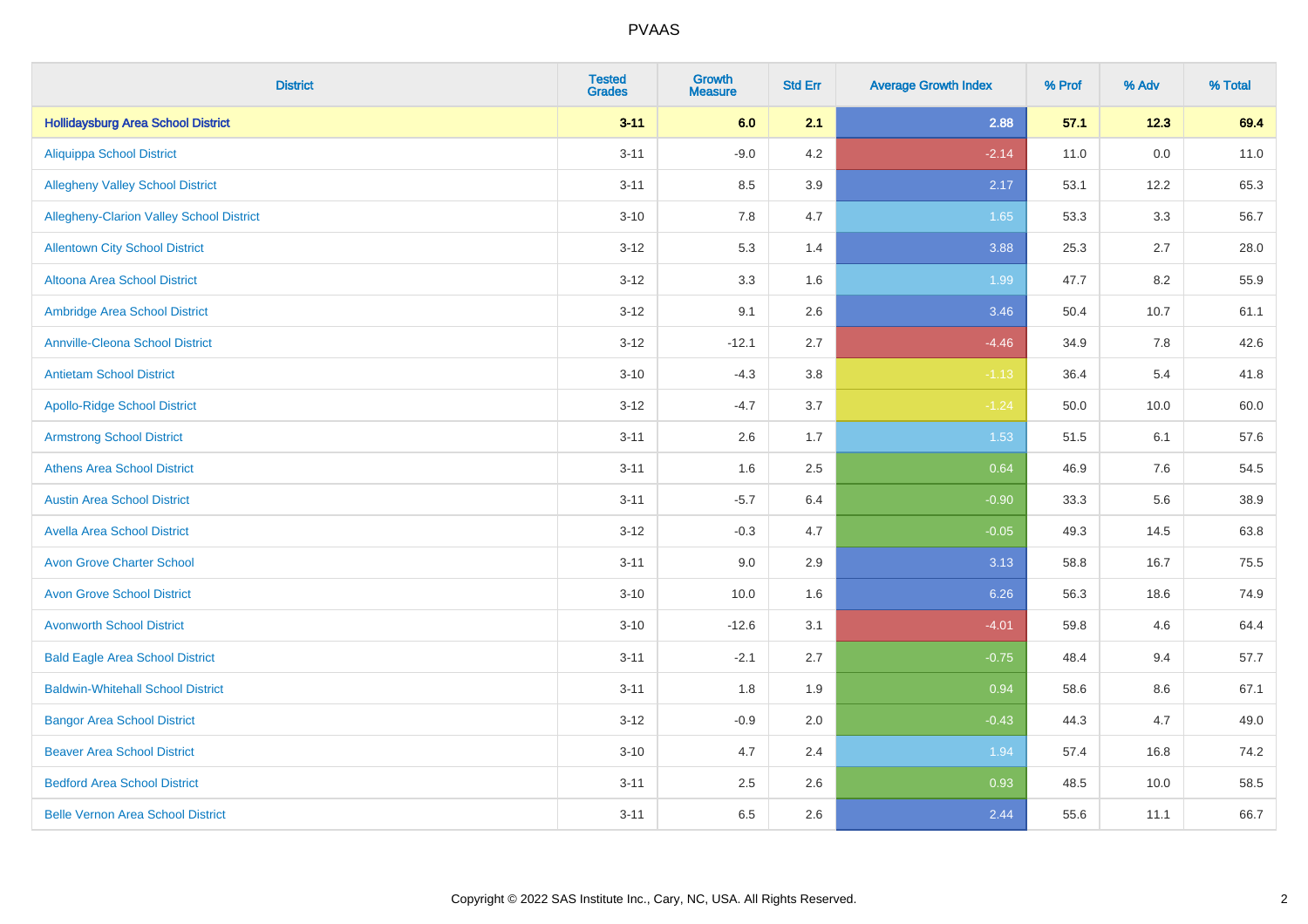| <b>District</b>                              | <b>Tested</b><br><b>Grades</b> | <b>Growth</b><br><b>Measure</b> | <b>Std Err</b> | <b>Average Growth Index</b> | % Prof | % Adv | % Total |
|----------------------------------------------|--------------------------------|---------------------------------|----------------|-----------------------------|--------|-------|---------|
| <b>Hollidaysburg Area School District</b>    | $3 - 11$                       | 6.0                             | 2.1            | 2.88                        | 57.1   | 12.3  | 69.4    |
| <b>Bellefonte Area School District</b>       | $3 - 11$                       | $-0.4$                          | 2.2            | $-0.17$                     | 47.6   | 10.6  | 58.2    |
| <b>Bellwood-Antis School District</b>        | $3 - 10$                       | $-1.2$                          | 3.2            | $-0.39$                     | 55.1   | 10.1  | 65.2    |
| <b>Belmont Charter School</b>                | $3 - 10$                       | 16.0                            | 6.5            | 2.45                        | 64.3   | 0.0   | 64.3    |
| <b>Bensalem Township School District</b>     | $3 - 11$                       | 1.6                             | 1.6            | 0.98                        | 38.8   | 8.3   | 47.1    |
| <b>Benton Area School District</b>           | $3 - 10$                       | $-9.7$                          | 4.5            | $-2.18$                     | 43.2   | 5.4   | 48.6    |
| <b>Bentworth School District</b>             | $3 - 11$                       | 5.7                             | 3.2            | 1.75                        | 44.2   | 19.5  | 63.6    |
| <b>Berlin Brothersvalley School District</b> | $3 - 11$                       | 4.0                             | 4.2            | 0.96                        | 48.8   | 14.0  | 62.8    |
| <b>Bermudian Springs School District</b>     | $3 - 11$                       | $-5.5$                          | 2.9            | $-1.94$                     | 56.4   | 6.8   | 63.2    |
| <b>Berwick Area School District</b>          | $3 - 11$                       | $-9.3$                          | 2.6            | $-3.59$                     | 42.1   | 5.5   | 47.6    |
| <b>Bethel Park School District</b>           | $3 - 11$                       | 5.6                             | 1.8            | 3.18                        | 65.3   | 18.6  | 83.9    |
| <b>Bethlehem Area School District</b>        | $3 - 11$                       | 9.3                             | 1.1            | 8.15                        | 44.7   | 12.0  | 56.7    |
| <b>Bethlehem-Center School District</b>      | $3 - 10$                       | 8.1                             | 3.3            | 2.46                        | 35.1   | 1.4   | 36.5    |
| <b>Big Beaver Falls Area School District</b> | $3 - 11$                       | $-3.9$                          | 3.3            | $-1.18$                     | 34.1   | 3.5   | 37.6    |
| <b>Big Spring School District</b>            | $3 - 11$                       | $-9.8$                          | 2.4            | $-4.00$                     | 38.6   | 8.9   | 47.5    |
| <b>Blackhawk School District</b>             | $3 - 11$                       | 4.7                             | 2.3            | 2.01                        | 55.8   | 8.8   | 64.6    |
| <b>Blacklick Valley School District</b>      | $3 - 11$                       | 8.0                             | 4.3            | 1.85                        | 34.1   | 0.0   | 34.1    |
| <b>Blairsville-Saltsburg School District</b> | $3 - 11$                       | $-8.0$                          | 3.0            | $-2.68$                     | 37.3   | 7.0   | 44.3    |
| <b>Bloomsburg Area School District</b>       | $3 - 10$                       | 0.7                             | 3.0            | 0.23                        | 55.9   | 11.8  | 67.6    |
| <b>Blue Mountain School District</b>         | $3 - 10$                       | $-5.8$                          | 2.3            | $-2.56$                     | 46.6   | 8.5   | 55.1    |
| <b>Blue Ridge School District</b>            | $3 - 11$                       | $-0.5$                          | 3.6            | $-0.12$                     | 44.6   | 3.1   | 47.7    |
| <b>Boyertown Area School District</b>        | $3 - 11$                       | $-4.7$                          | 1.5            | $-3.17$                     | 55.2   | 11.3  | 66.5    |
| <b>Bradford Area School District</b>         | $3 - 12$                       | $-9.3$                          | 2.4            | $-3.87$                     | 45.8   | 8.3   | 54.2    |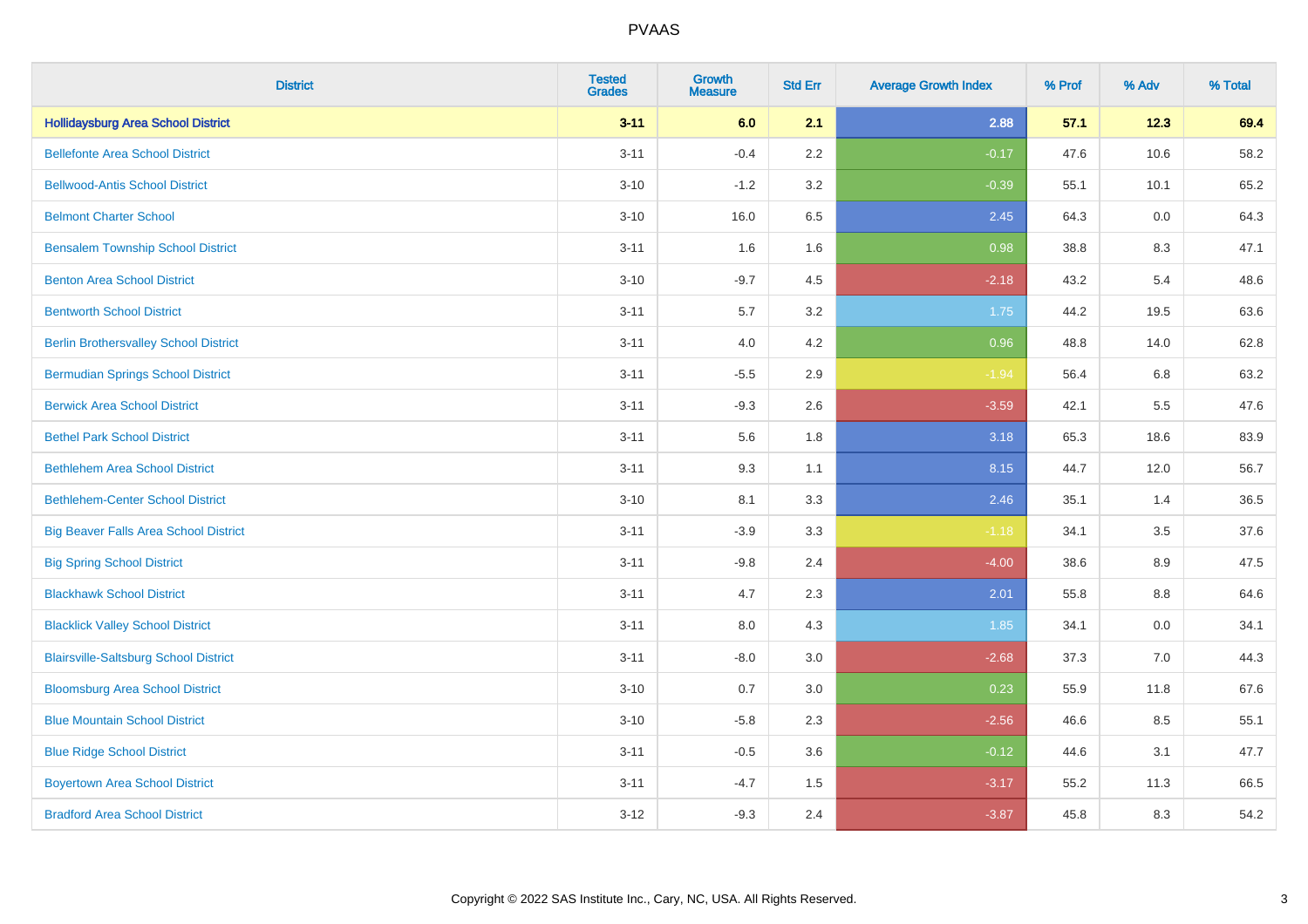| <b>District</b>                                 | <b>Tested</b><br><b>Grades</b> | <b>Growth</b><br><b>Measure</b> | <b>Std Err</b> | <b>Average Growth Index</b> | % Prof | % Adv   | % Total |
|-------------------------------------------------|--------------------------------|---------------------------------|----------------|-----------------------------|--------|---------|---------|
| <b>Hollidaysburg Area School District</b>       | $3 - 11$                       | 6.0                             | 2.1            | 2.88                        | 57.1   | 12.3    | 69.4    |
| <b>Brandywine Heights Area School District</b>  | $3 - 11$                       | $-4.9$                          | 2.7            | $-1.81$                     | 49.2   | 8.2     | 57.4    |
| <b>Brentwood Borough School District</b>        | $3 - 11$                       | $-5.3$                          | 3.0            | $-1.72$                     | 52.0   | 6.1     | 58.2    |
| <b>Bristol Borough School District</b>          | $3 - 12$                       | $-4.3$                          | 3.4            | $-1.27$                     | 39.7   | 1.3     | 41.0    |
| <b>Bristol Township School District</b>         | $3 - 11$                       | $-13.9$                         | 2.0            | $-7.05$                     | 31.0   | 3.7     | 34.7    |
| <b>Brockway Area School District</b>            | $3 - 11$                       | 0.6                             | 3.6            | 0.16                        | 49.2   | 7.7     | 56.9    |
| <b>Brookville Area School District</b>          | $3 - 11$                       | 6.9                             | 3.0            | 2.30                        | 55.2   | 15.6    | 70.8    |
| <b>Brownsville Area School District</b>         | $3 - 12$                       | $-7.2$                          | 3.9            | $-1.83$                     | 34.4   | 6.1     | 40.5    |
| <b>Bucks County Technical High School</b>       | $9 - 10$                       | $-12.0$                         | 2.5            | $-4.84$                     | 35.9   | 3.2     | 39.2    |
| <b>Burgettstown Area School District</b>        | $3 - 11$                       | $-2.1$                          | 3.4            | $-0.62$                     | 50.0   | 1.4     | 51.4    |
| <b>Burrell School District</b>                  | $3 - 11$                       | 4.5                             | 3.1            | 1.48                        | 58.5   | 13.8    | 72.3    |
| <b>Butler Area School District</b>              | $3 - 11$                       | $-6.5$                          | 1.5            | $-4.26$                     | 42.5   | 9.4     | 51.9    |
| <b>California Area School District</b>          | $3 - 10$                       | $-7.3$                          | 3.6            | $-2.02$                     | 42.6   | $9.8\,$ | 52.5    |
| <b>Cambria Heights School District</b>          | $3 - 10$                       | $-4.1$                          | 3.1            | $-1.32$                     | 51.0   | 6.0     | 57.0    |
| <b>Camp Hill School District</b>                | $3 - 12$                       | 2.3                             | 3.0            | 0.78                        | 53.6   | 17.5    | 71.1    |
| <b>Canon-Mcmillan School District</b>           | $3 - 11$                       | $-0.8$                          | 1.6            | $-0.50$                     | 58.7   | 15.9    | 74.6    |
| <b>Canton Area School District</b>              | $3 - 11$                       | $-5.5$                          | 3.2            | $-1.75$                     | 40.7   | 2.3     | 43.0    |
| Capital Area School for the Arts Charter School | $9 - 11$                       | 5.8                             | 4.1            | 1.39                        | 59.3   | 18.6    | 78.0    |
| <b>Carbon Career &amp; Technical Institute</b>  | $9 - 11$                       | $-5.7$                          | 3.6            | $-1.59$                     | 34.5   | 1.2     | 35.7    |
| <b>Carbondale Area School District</b>          | $3 - 10$                       | 7.4                             | 3.3            | 2.25                        | 56.6   | 2.6     | 59.2    |
| <b>Carlisle Area School District</b>            | $3 - 11$                       | $-5.3$                          | 1.9            | $-2.81$                     | 54.0   | 6.3     | 60.3    |
| <b>Carlynton School District</b>                | $3 - 11$                       | 7.3                             | 3.3            | 2.22                        | 41.0   | 10.5    | 51.6    |
| <b>Carmichaels Area School District</b>         | $3 - 10$                       | $-9.3$                          | 3.3            | $-2.81$                     | 35.1   | 1.4     | 36.5    |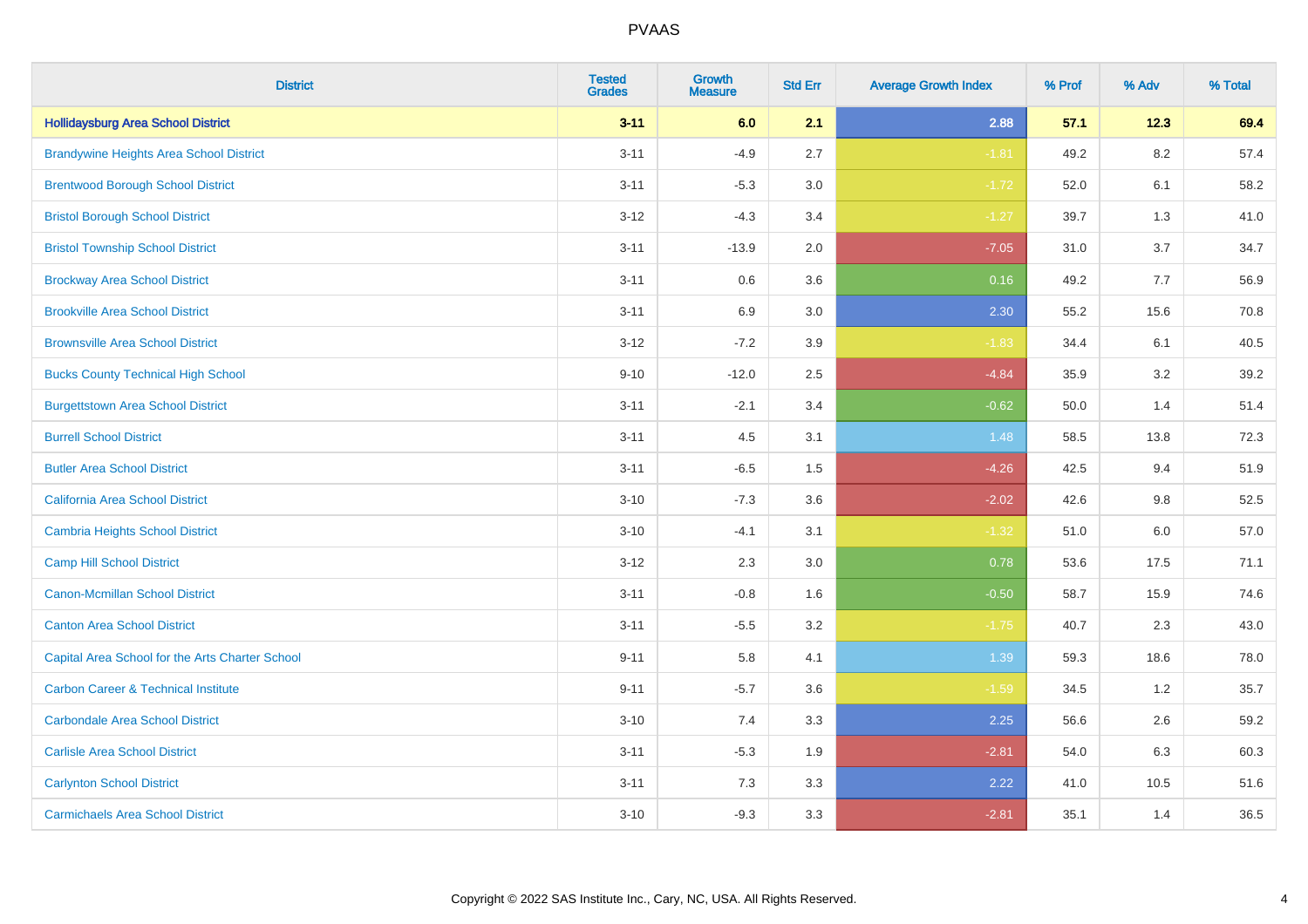| <b>District</b>                                         | <b>Tested</b><br><b>Grades</b> | <b>Growth</b><br><b>Measure</b> | <b>Std Err</b> | <b>Average Growth Index</b> | % Prof | % Adv | % Total |
|---------------------------------------------------------|--------------------------------|---------------------------------|----------------|-----------------------------|--------|-------|---------|
| <b>Hollidaysburg Area School District</b>               | $3 - 11$                       | 6.0                             | 2.1            | 2.88                        | 57.1   | 12.3  | 69.4    |
| Catasauqua Area School District                         | $3 - 12$                       | $-12.1$                         | 3.0            | $-4.00$                     | 36.8   | 7.6   | 44.3    |
| <b>Centennial School District</b>                       | $3 - 10$                       | 7.1                             | 1.7            | 4.29                        | 50.1   | 8.7   | 58.9    |
| Center For Student Learning Charter School At Pennsbury | $6 - 12$                       | $-2.9$                          | 6.1            | $-0.47$                     | 42.9   | 0.0   | 42.9    |
| <b>Central Bucks School District</b>                    | $3 - 11$                       | 1.6                             | 0.9            | 1.66                        | 63.0   | 16.8  | 79.8    |
| <b>Central Cambria School District</b>                  | $3 - 11$                       | 3.0                             | 2.5            | 1.17                        | 56.2   | 9.7   | 66.0    |
| <b>Central Columbia School District</b>                 | $3 - 12$                       | $-4.8$                          | 2.6            | $-1.86$                     | 53.7   | 14.8  | 68.5    |
| <b>Central Dauphin School District</b>                  | $3 - 11$                       | 4.4                             | 1.3            | 3.32                        | 53.3   | 7.4   | 60.7    |
| <b>Central Fulton School District</b>                   | $3 - 11$                       | $-0.5$                          | 3.5            | $-0.14$                     | 51.4   | 8.6   | 60.0    |
| <b>Central Greene School District</b>                   | $3 - 11$                       | $-1.6$                          | 2.8            | $-0.55$                     | 54.2   | 2.8   | 57.0    |
| <b>Central Valley School District</b>                   | $3 - 10$                       | 4.8                             | 2.4            | 1.98                        | 56.9   | 9.0   | 65.9    |
| <b>Central York School District</b>                     | $3 - 12$                       | 12.3                            | 1.7            | 7.20                        | 55.5   | 11.5  | 67.0    |
| <b>Chambersburg Area School District</b>                | $3 - 11$                       | $-9.5$                          | 1.3            | $-7.20$                     | 42.7   | 8.6   | 51.4    |
| <b>Charleroi School District</b>                        | $3 - 11$                       | $-2.6$                          | 3.0            | $-0.86$                     | 55.7   | 7.4   | 63.1    |
| <b>Chartiers Valley School District</b>                 | $3 - 11$                       | $-1.7$                          | 2.0            | $-0.81$                     | 54.7   | 8.4   | 63.1    |
| <b>Chartiers-Houston School District</b>                | $3 - 10$                       | $-8.6$                          | 3.5            | $-2.41$                     | 59.7   | 4.5   | 64.2    |
| <b>Cheltenham School District</b>                       | $3 - 11$                       | $-1.4$                          | 2.1            | $-0.67$                     | 46.1   | 10.0  | 56.1    |
| <b>Chester Charter Scholars Academy Charter School</b>  | $3 - 12$                       | 8.4                             | 4.1            | 2.03                        | 23.4   | 0.0   | 23.4    |
| <b>Chester-Upland School District</b>                   | $3 - 11$                       | $-0.3$                          | 2.7            | $-0.09$                     | 13.8   | 0.8   | 14.6    |
| <b>Chestnut Ridge School District</b>                   | $3 - 12$                       | $-3.4$                          | 2.9            | $-1.17$                     | 46.6   | 5.8   | 52.4    |
| <b>Chichester School District</b>                       | $3 - 11$                       | $-2.7$                          | 2.3            | $-1.17$                     | 44.6   | 6.6   | 51.2    |
| <b>City CHS</b>                                         | $10 - 11$                      | 13.6                            | 2.7            | 5.12                        | 45.8   | 3.0   | 48.8    |
| <b>Clairton City School District</b>                    | $3 - 11$                       | 3.5                             | 3.7            | 0.95                        | 13.4   | 0.0   | 13.4    |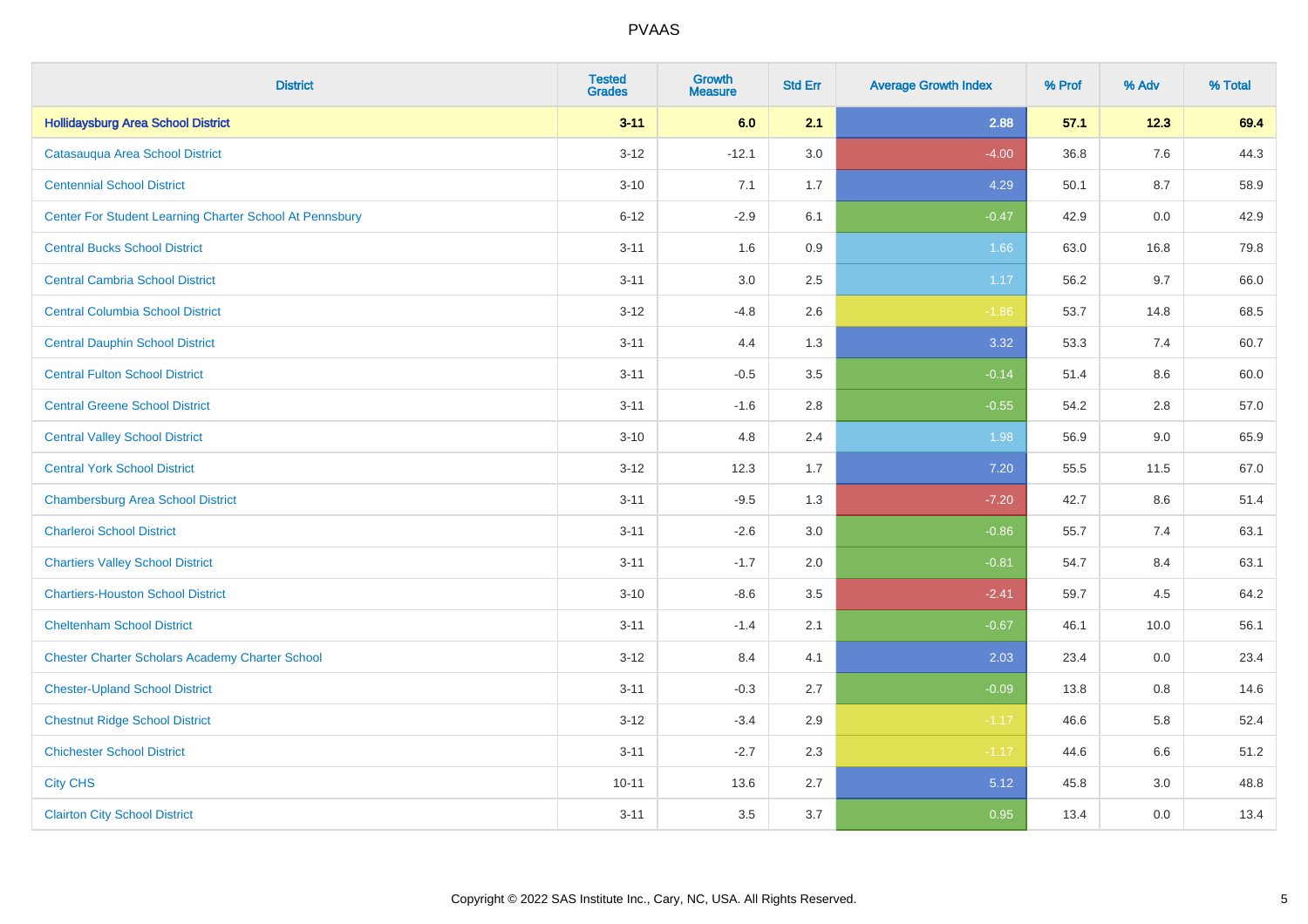| <b>District</b>                                    | <b>Tested</b><br><b>Grades</b> | <b>Growth</b><br><b>Measure</b> | <b>Std Err</b> | <b>Average Growth Index</b> | % Prof | % Adv | % Total |
|----------------------------------------------------|--------------------------------|---------------------------------|----------------|-----------------------------|--------|-------|---------|
| <b>Hollidaysburg Area School District</b>          | $3 - 11$                       | 6.0                             | 2.1            | 2.88                        | 57.1   | 12.3  | 69.4    |
| <b>Clarion Area School District</b>                | $3 - 11$                       | 10.3                            | 4.1            | 2.51                        | 45.4   | 14.6  | 60.0    |
| <b>Clarion-Limestone Area School District</b>      | $3 - 12$                       | $-2.5$                          | 4.1            | $-0.60$                     | 56.8   | 6.8   | 63.6    |
| <b>Claysburg-Kimmel School District</b>            | $3 - 11$                       | $-5.7$                          | 4.0            | $-1.42$                     | 42.9   | 8.2   | 51.0    |
| <b>Clearfield Area School District</b>             | $3 - 10$                       | $-9.4$                          | 2.6            | $-3.56$                     | 43.0   | 3.1   | 46.1    |
| <b>Coatesville Area School District</b>            | $3 - 11$                       | $-4.4$                          | 1.7            | $-2.62$                     | 36.3   | 4.2   | 40.5    |
| <b>Cocalico School District</b>                    | $3 - 11$                       | 10.6                            | 2.0            | 5.18                        | 50.8   | 14.1  | 64.8    |
| <b>Collegium Charter School</b>                    | $3 - 10$                       | 5.9                             | 2.5            | 2.33                        | 38.1   | 7.9   | 46.0    |
| <b>Colonial School District</b>                    | $3 - 11$                       | 14.0                            | 1.7            | 8.21                        | 60.2   | 19.6  | 79.8    |
| <b>Columbia Borough School District</b>            | $3 - 12$                       | $-3.1$                          | 3.5            | $-0.89$                     | 29.5   | 1.9   | 31.4    |
| <b>Columbia-Montour AVTS</b>                       | $9 - 10$                       | $-12.5$                         | 3.0            | $-4.16$                     | 22.3   | 0.6   | 22.9    |
| <b>Commodore Perry School District</b>             | $3 - 11$                       | 3.2                             | 5.5            | 0.58                        | 58.3   | 0.0   | 58.3    |
| <b>Commonwealth Charter Academy Charter School</b> | $3 - 10$                       | 9.1                             | 1.9            | 4.90                        | 47.2   | 9.1   | 56.3    |
| Community Academy Of Philadelphia Charter School   | $3 - 11$                       | 5.8                             | 2.7            | 2.12                        | 26.7   | 0.9   | 27.6    |
| Conemaugh Township Area School District            | $3-12$                         | $-3.7$                          | 3.4            | $-1.09$                     | 53.8   | 17.6  | 71.4    |
| <b>Conemaugh Valley School District</b>            | $3 - 12$                       | $-3.2$                          | 4.1            | $-0.78$                     | 48.2   | 5.6   | 53.7    |
| <b>Conestoga Valley School District</b>            | $3 - 11$                       | 8.7                             | 1.8            | 4.69                        | 60.3   | 13.5  | 73.8    |
| <b>Conewago Valley School District</b>             | $3 - 12$                       | $-0.9$                          | 2.0            | $-0.45$                     | 51.7   | 9.6   | 61.3    |
| <b>Conneaut School District</b>                    | $3 - 12$                       | $-7.5$                          | 2.6            | $-2.91$                     | 38.4   | 7.4   | 45.8    |
| <b>Connellsville Area School District</b>          | $3 - 11$                       | 6.1                             | 2.0            | 3.05                        | 45.4   | 7.8   | 53.2    |
| <b>Conrad Weiser Area School District</b>          | $3 - 11$                       | 3.6                             | 2.2            | 1.63                        | 52.1   | 2.1   | 54.2    |
| <b>Cornell School District</b>                     | $3 - 11$                       | $-1.6$                          | 5.0            | $-0.32$                     | 33.8   | 1.5   | 35.4    |
| <b>Cornwall-Lebanon School District</b>            | $3 - 11$                       | 8.3                             | 1.6            | 5.08                        | 47.2   | 8.4   | 55.6    |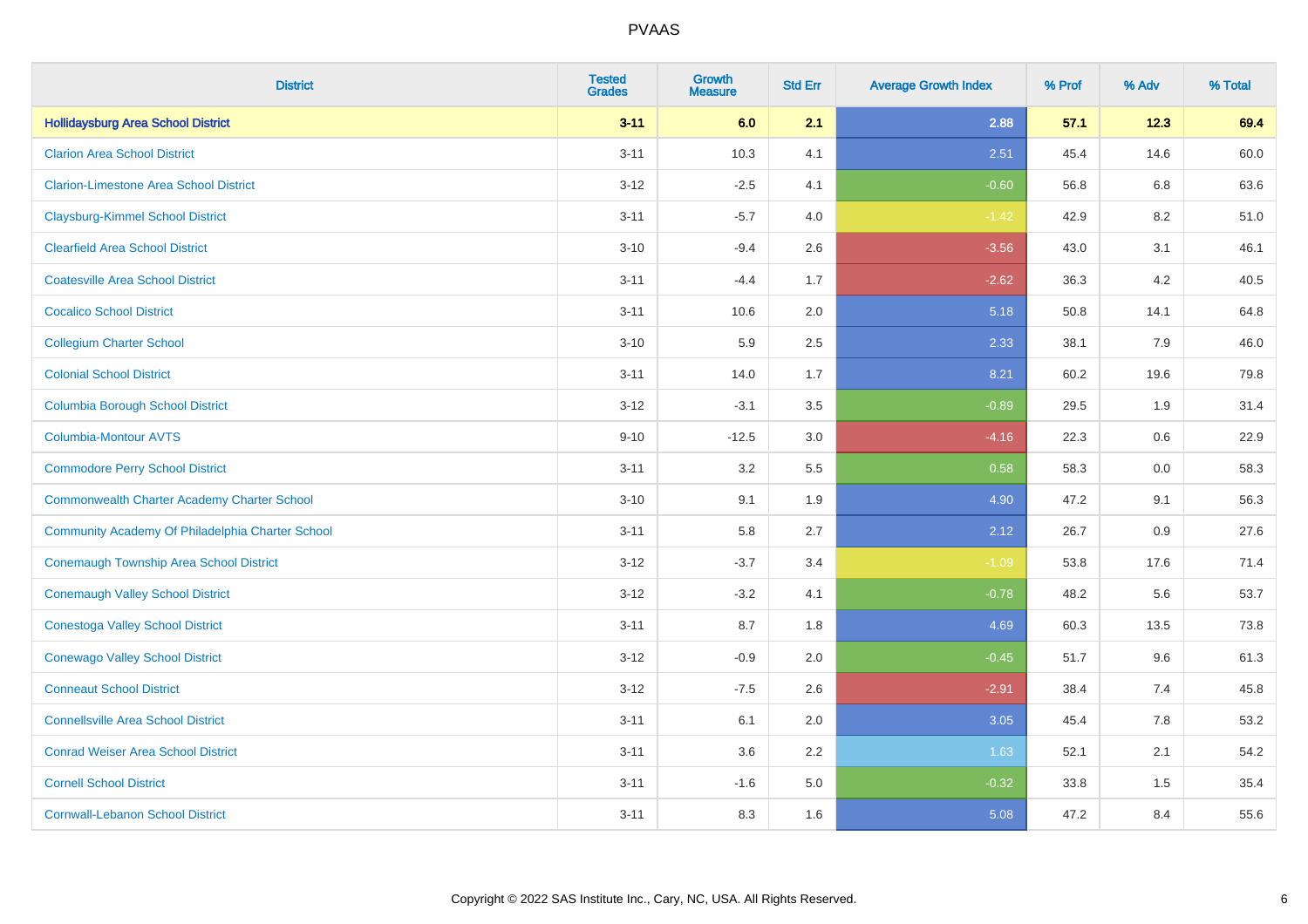| <b>District</b>                           | <b>Tested</b><br><b>Grades</b> | <b>Growth</b><br><b>Measure</b> | <b>Std Err</b> | <b>Average Growth Index</b> | % Prof | % Adv   | % Total |
|-------------------------------------------|--------------------------------|---------------------------------|----------------|-----------------------------|--------|---------|---------|
| <b>Hollidaysburg Area School District</b> | $3 - 11$                       | 6.0                             | 2.1            | 2.88                        | 57.1   | 12.3    | 69.4    |
| <b>Corry Area School District</b>         | $3 - 11$                       | $-5.3$                          | 2.6            | $-2.03$                     | 38.5   | $6.0\,$ | 44.5    |
| <b>Coudersport Area School District</b>   | $3 - 11$                       | 7.7                             | 3.7            | 2.06                        | 55.7   | 8.2     | 63.9    |
| <b>Council Rock School District</b>       | $3 - 11$                       | 8.9                             | 1.2            | 7.65                        | 62.8   | 16.6    | 79.4    |
| <b>Cranberry Area School District</b>     | $3 - 12$                       | 9.2                             | 3.0            | 3.04                        | 47.5   | 10.2    | 57.6    |
| <b>Crawford Central School District</b>   | $3 - 11$                       | $-4.7$                          | 2.2            | $-2.15$                     | 40.6   | 10.5    | 51.1    |
| <b>Crestwood School District</b>          | $3 - 11$                       | $-0.4$                          | 2.4            | $-0.17$                     | 57.4   | 17.0    | 74.4    |
| <b>Cumberland Valley School District</b>  | $3 - 12$                       | 18.5                            | 1.3            | 14.64                       | 60.7   | 23.4    | 84.1    |
| <b>Curwensville Area School District</b>  | $3 - 11$                       | $-27.9$                         | 4.1            | $-6.72$                     | 42.5   | 4.1     | 46.6    |
| <b>Dallas School District</b>             | $3 - 11$                       | $-2.5$                          | 2.2            | $-1.12$                     | 54.9   | 7.6     | 62.4    |
| <b>Dallastown Area School District</b>    | $3 - 11$                       | 13.5                            | 1.5            | 8.84                        | 56.0   | 17.9    | 73.8    |
| <b>Daniel Boone Area School District</b>  | $3 - 12$                       | 5.7                             | 2.0            | 2.88                        | 51.0   | 11.5    | 62.6    |
| Danville Area School District             | $3 - 11$                       | 0.4                             | 2.6            | 0.15                        | 57.4   | 18.4    | 75.7    |
| <b>Dauphin County Technical School</b>    | $9 - 11$                       | $-45.5$                         | 2.6            | $-17.72$                    | 14.4   | 2.5     | 16.9    |
| <b>Deer Lakes School District</b>         | $3 - 11$                       | 17.0                            | 2.7            | 6.32                        | 61.5   | 16.4    | 77.9    |
| <b>Delaware Valley School District</b>    | $3 - 11$                       | 12.6                            | 1.8            | 6.93                        | 55.2   | 16.2    | 71.4    |
| <b>Derry Area School District</b>         | $3 - 11$                       | 13.2                            | 2.8            | 4.69                        | 60.0   | 12.5    | 72.5    |
| <b>Derry Township School District</b>     | $3 - 10$                       | 12.8                            | 2.0            | 6.39                        | 54.8   | 25.8    | 80.6    |
| <b>Donegal School District</b>            | $3 - 12$                       | 3.1                             | 2.4            | 1.29                        | 60.6   | 9.1     | 69.7    |
| Dover Area School District                | $3 - 12$                       | 6.0                             | 2.1            | 2.94                        | 52.2   | 6.0     | 58.2    |
| Downingtown Area School District          | $3 - 11$                       | 12.1                            | 1.1            | 10.67                       | 60.0   | 23.5    | 83.6    |
| Dr Robert Ketterer Charter School Inc     | $6 - 12$                       | 10.1                            | 5.0            | 2.04                        | 14.9   | 0.4     | 15.3    |
| <b>Dubois Area School District</b>        | $3 - 11$                       | $-6.2$                          | 2.0            | $-3.07$                     | 50.9   | 13.4    | 64.3    |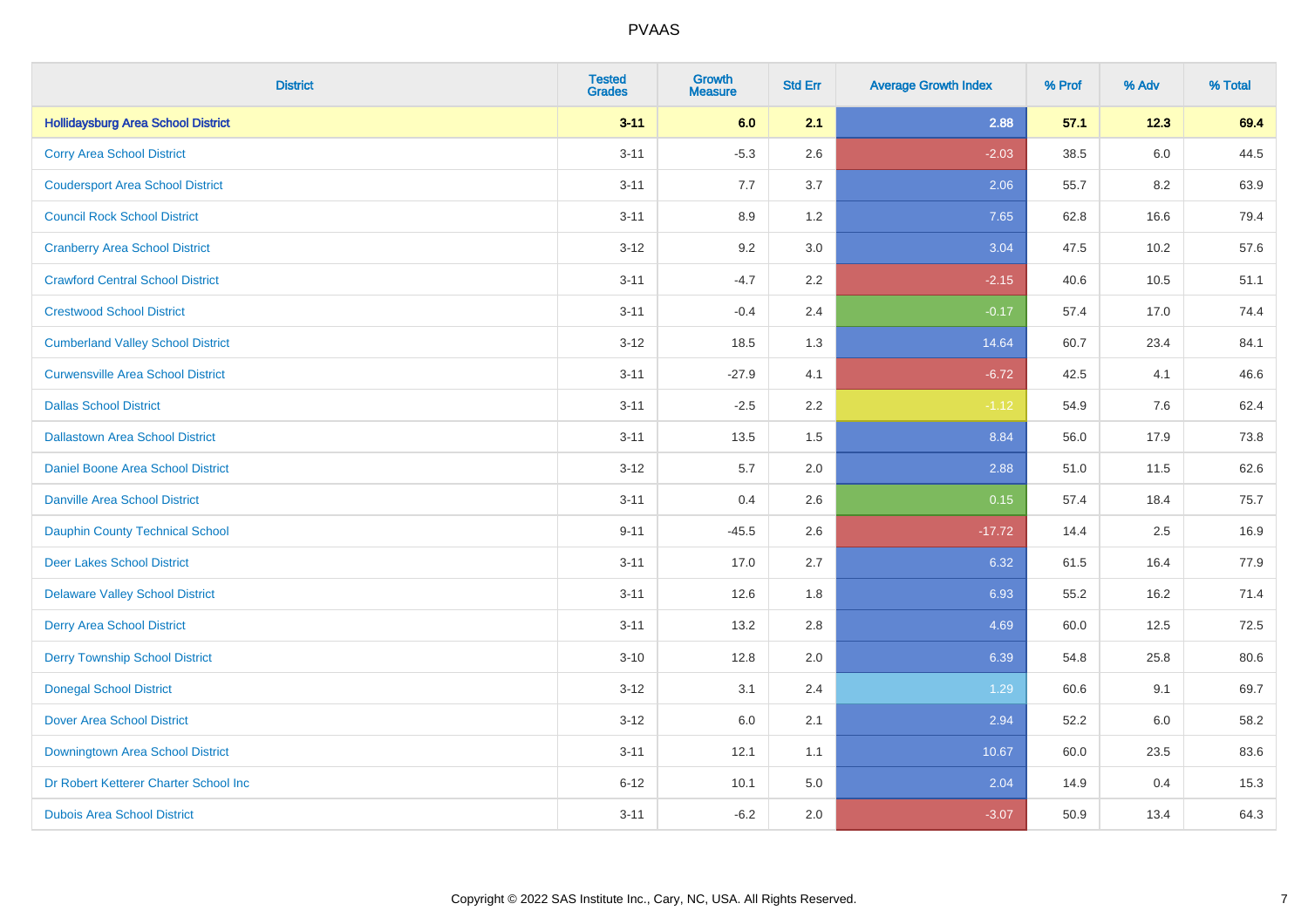| <b>District</b>                                   | <b>Tested</b><br><b>Grades</b> | <b>Growth</b><br><b>Measure</b> | <b>Std Err</b> | <b>Average Growth Index</b> | % Prof | % Adv | % Total |
|---------------------------------------------------|--------------------------------|---------------------------------|----------------|-----------------------------|--------|-------|---------|
| <b>Hollidaysburg Area School District</b>         | $3 - 11$                       | 6.0                             | 2.1            | 2.88                        | 57.1   | 12.3  | 69.4    |
| <b>Dunmore School District</b>                    | $3 - 11$                       | $-7.7$                          | 2.9            | $-2.62$                     | 34.0   | 7.2   | 41.2    |
| <b>East Allegheny School District</b>             | $3 - 11$                       | $-6.3$                          | 3.3            | $-1.87$                     | 31.9   | 9.7   | 41.7    |
| <b>East Lycoming School District</b>              | $3 - 11$                       | $-6.0$                          | 2.7            | $-2.24$                     | 48.3   | 4.2   | 52.5    |
| <b>East Penn School District</b>                  | $3 - 11$                       | 4.1                             | 1.3            | 3.27                        | 55.8   | 11.5  | 67.3    |
| East Pennsboro Area School District               | $3 - 11$                       | $-4.2$                          | 2.5            | $-1.71$                     | 60.8   | 8.5   | 69.3    |
| East Stroudsburg Area School District             | $3 - 11$                       | 0.1                             | 1.6            | 0.05                        | 45.8   | 7.8   | 53.6    |
| <b>Eastern Lancaster County School District</b>   | $3 - 12$                       | 4.5                             | 2.2            | 2.09                        | 46.3   | 11.4  | 57.6    |
| <b>Eastern Lebanon County School District</b>     | $3 - 11$                       | 8.6                             | 2.2            | 3.84                        | 48.8   | 11.4  | 60.3    |
| <b>Eastern York School District</b>               | $3 - 11$                       | 9.6                             | 2.6            | 3.71                        | 56.3   | 12.6  | 68.9    |
| <b>Easton Area School District</b>                | $3 - 12$                       | $-4.1$                          | 1.4            | $-2.91$                     | 39.9   | 4.0   | 43.9    |
| <b>Elizabeth Forward School District</b>          | $3 - 11$                       | $-8.4$                          | 2.4            | $-3.41$                     | 51.7   | 4.0   | 55.7    |
| Elizabethtown Area School District                | $3 - 12$                       | $-0.9$                          | 1.9            | $-0.47$                     | 50.0   | 11.2  | 61.2    |
| <b>Elk Lake School District</b>                   | $3 - 11$                       | $-4.0$                          | 3.3            | $-1.23$                     | 46.2   | 3.3   | 49.4    |
| <b>Ellwood City Area School District</b>          | $3 - 11$                       | $-4.2$                          | 3.2            | $-1.29$                     | 54.1   | 14.1  | 68.2    |
| <b>Ephrata Area School District</b>               | $3 - 11$                       | 5.6                             | 1.8            | 3.12                        | 54.7   | 9.5   | 64.2    |
| <b>Erie City School District</b>                  | $3 - 12$                       | $-14.5$                         | 1.6            | $-9.26$                     | 25.4   | 3.0   | 28.4    |
| Esperanza Academy Charter School                  | $4 - 11$                       | 4.0                             | 2.5            | 1.61                        | 32.4   | 0.7   | 33.1    |
| <b>Esperanza Cyber Charter School</b>             | $3 - 11$                       | 7.1                             | 6.1            | 1.16                        | 9.1    | 0.0   | 9.1     |
| <b>Everett Area School District</b>               | $3 - 11$                       | 5.0                             | 3.4            | 1.47                        | 60.5   | 1.3   | 61.8    |
| <b>Executive Education Academy Charter School</b> | $3 - 10$                       | $-6.5$                          | 3.1            | $-2.08$                     | 23.7   | 2.2   | 25.8    |
| <b>Exeter Township School District</b>            | $3 - 11$                       | $-10.4$                         | 1.9            | $-5.44$                     | 50.6   | 2.7   | 53.3    |
| <b>Fairfield Area School District</b>             | $3 - 11$                       | $-5.6$                          | 3.4            | $-1.66$                     | 57.9   | 4.0   | 61.8    |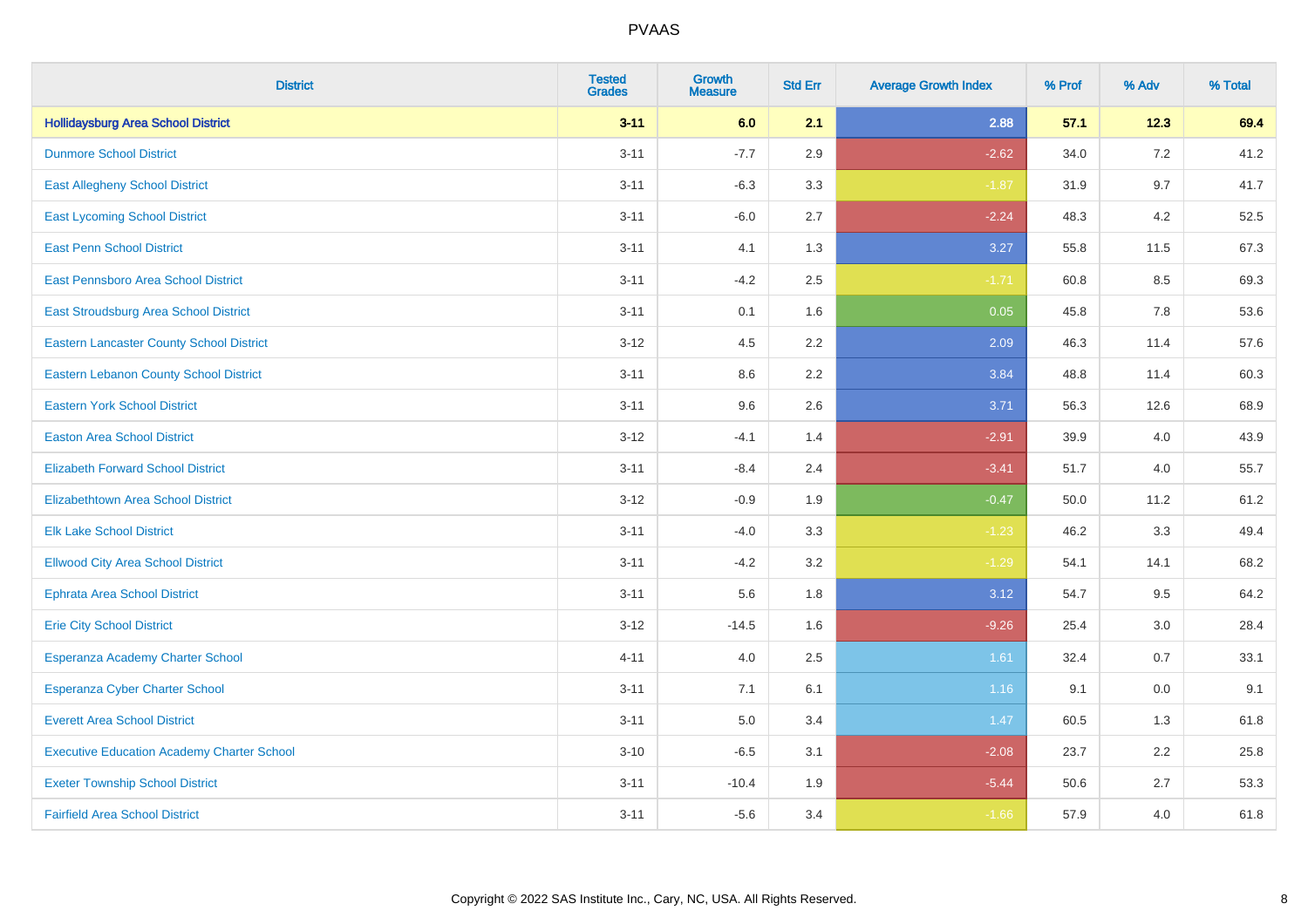| <b>District</b>                             | <b>Tested</b><br><b>Grades</b> | <b>Growth</b><br><b>Measure</b> | <b>Std Err</b> | <b>Average Growth Index</b> | % Prof | % Adv   | % Total |
|---------------------------------------------|--------------------------------|---------------------------------|----------------|-----------------------------|--------|---------|---------|
| <b>Hollidaysburg Area School District</b>   | $3 - 11$                       | 6.0                             | 2.1            | 2.88                        | 57.1   | 12.3    | 69.4    |
| <b>Fairview School District</b>             | $3 - 11$                       | 3.4                             | 2.6            | 1.32                        | 57.2   | 17.6    | 74.8    |
| <b>Fannett-Metal School District</b>        | $3 - 11$                       | $-3.4$                          | 5.1            | $-0.67$                     | 38.7   | 8.1     | 46.8    |
| <b>Farrell Area School District</b>         | $3 - 11$                       | $-10.4$                         | 4.3            | $-2.41$                     | 19.0   | $0.0\,$ | 19.0    |
| <b>Ferndale Area School District</b>        | $3 - 10$                       | $-5.8$                          | 4.3            | $-1.33$                     | 40.0   | 0.0     | 40.0    |
| <b>Fleetwood Area School District</b>       | $3 - 10$                       | 12.2                            | 2.2            | 5.68                        | 53.5   | 11.6    | 65.2    |
| <b>Forbes Road School District</b>          | $3 - 11$                       | 2.8                             | 5.1            | 0.56                        | 41.4   | 10.3    | 51.7    |
| <b>Forest Area School District</b>          | $3 - 11$                       | $-4.4$                          | 5.4            | $-0.81$                     | 36.2   | 2.1     | 38.3    |
| <b>Forest City Regional School District</b> | $3 - 12$                       | $-6.0$                          | 3.0            | $-1.96$                     | 44.1   | 0.0     | 44.1    |
| <b>Forest Hills School District</b>         | $3 - 11$                       | $-7.3$                          | 2.7            | $-2.74$                     | 41.1   | 13.7    | 54.8    |
| <b>Fort Cherry School District</b>          | $3 - 10$                       | $-5.9$                          | 3.8            | $-1.56$                     | 55.2   | 5.2     | 60.3    |
| <b>Fort Leboeuf School District</b>         | $3 - 11$                       | 11.7                            | 2.5            | 4.73                        | 48.5   | 21.1    | 69.6    |
| <b>Fox Chapel Area School District</b>      | $3 - 11$                       | 9.8                             | 1.8            | 5.36                        | 56.6   | 28.6    | 85.2    |
| <b>Franklin Area School District</b>        | $3 - 11$                       | 6.6                             | 2.8            | 2.34                        | 48.2   | 4.5     | 52.7    |
| <b>Franklin Regional School District</b>    | $3 - 11$                       | 2.0                             | 1.9            | 1.02                        | 66.7   | 15.5    | 82.1    |
| <b>Frazier School District</b>              | $3 - 11$                       | $-17.2$                         | 3.7            | $-4.70$                     | 37.1   | 1.6     | 38.7    |
| <b>Freedom Area School District</b>         | $3 - 11$                       | $-7.1$                          | 3.0            | $-2.37$                     | 43.8   | 4.2     | 47.9    |
| <b>Freeport Area School District</b>        | $3 - 10$                       | 9.7                             | 2.5            | 3.91                        | 57.5   | 17.8    | 75.3    |
| <b>Galeton Area School District</b>         | $3 - 11$                       | 2.2                             | 5.3            | 0.42                        | 41.3   | 4.4     | 45.6    |
| <b>Garnet Valley School District</b>        | $3 - 10$                       | 10.9                            | 1.7            | 6.53                        | 67.1   | 19.0    | 86.1    |
| <b>Gateway School District</b>              | $3 - 11$                       | 0.8                             | 2.2            | 0.38                        | 52.1   | 13.8    | 65.9    |
| <b>General Mclane School District</b>       | $3 - 11$                       | 3.1                             | 2.9            | 1.07                        | 62.3   | 4.9     | 67.2    |
| <b>Gettysburg Area School District</b>      | $3 - 11$                       | $-4.0$                          | 2.1            | $-1.89$                     | 45.3   | 14.0    | 59.3    |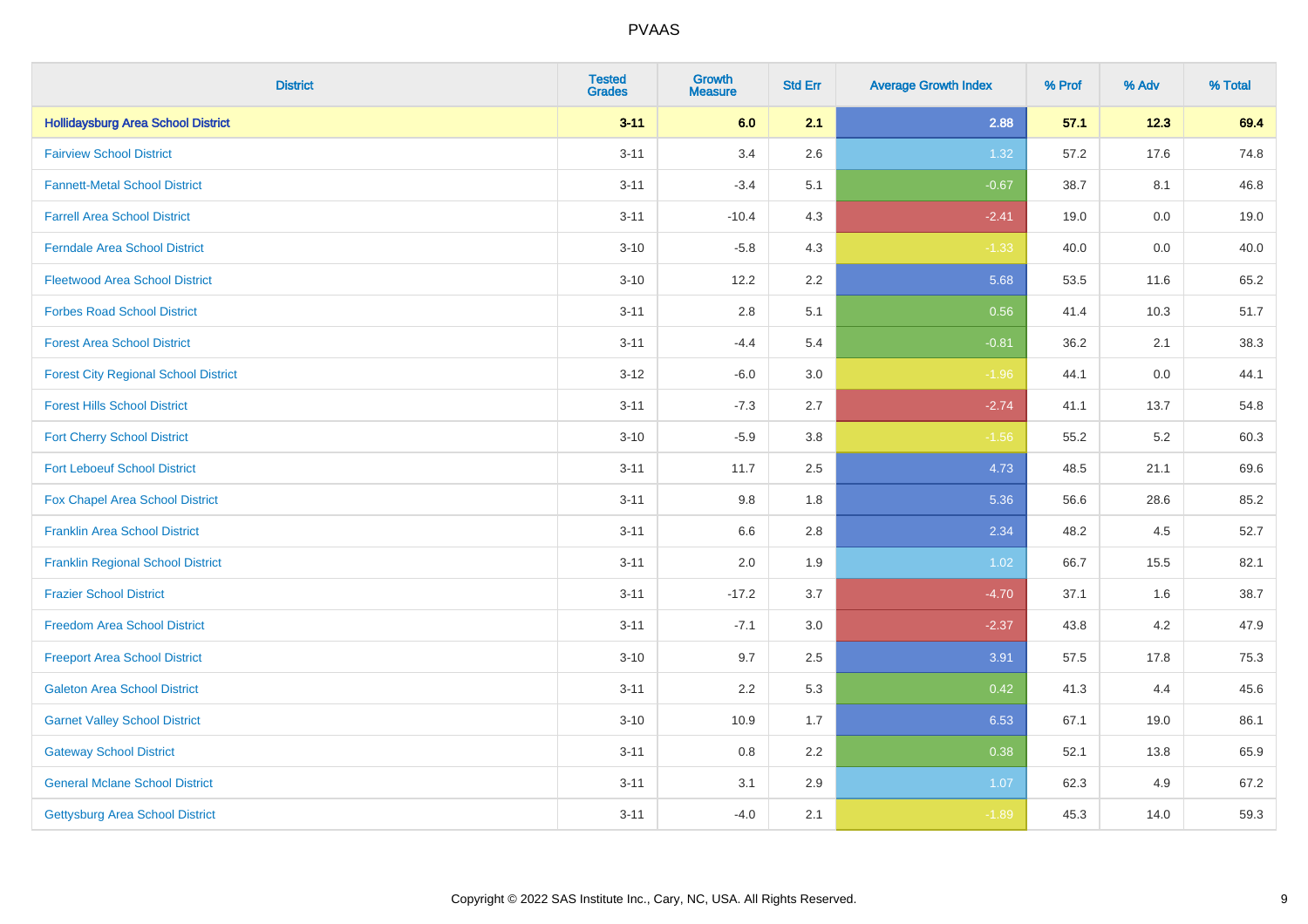| <b>District</b>                               | <b>Tested</b><br><b>Grades</b> | <b>Growth</b><br><b>Measure</b> | <b>Std Err</b> | <b>Average Growth Index</b> | % Prof | % Adv   | % Total |
|-----------------------------------------------|--------------------------------|---------------------------------|----------------|-----------------------------|--------|---------|---------|
| <b>Hollidaysburg Area School District</b>     | $3 - 11$                       | 6.0                             | 2.1            | 2.88                        | 57.1   | 12.3    | 69.4    |
| <b>Gillingham Charter School</b>              | $3 - 11$                       | $-4.4$                          | 5.6            | $-0.77$                     | 20.8   | $8.3\,$ | 29.2    |
| <b>Girard School District</b>                 | $3 - 11$                       | $-0.6$                          | 2.7            | $-0.22$                     | 53.9   | 15.6    | 69.6    |
| <b>Glendale School District</b>               | $3 - 10$                       | $-0.9$                          | 3.7            | $-0.24$                     | 50.0   | 5.4     | 55.4    |
| <b>Governor Mifflin School District</b>       | $3 - 11$                       | 4.1                             | 1.8            | 2.33                        | 42.5   | 7.2     | 49.7    |
| <b>Great Valley School District</b>           | $3 - 11$                       | 15.0                            | 1.9            | 7.98                        | 50.0   | 35.0    | 85.0    |
| <b>Greater Johnstown School District</b>      | $3 - 11$                       | $-3.1$                          | 2.6            | $-1.19$                     | 26.1   | 0.0     | 26.1    |
| <b>Greater Latrobe School District</b>        | $3 - 11$                       | 0.6                             | 1.9            | 0.31                        | 55.5   | 14.1    | 69.5    |
| <b>Greater Nanticoke Area School District</b> | $3-12$                         | 11.2                            | 2.8            | 4.01                        | 38.0   | 12.4    | 50.4    |
| <b>Greencastle-Antrim School District</b>     | $3 - 11$                       | $-3.0$                          | 2.2            | $-1.36$                     | 62.4   | 9.9     | 72.3    |
| <b>Greensburg Salem School District</b>       | $3 - 11$                       | $-4.4$                          | 2.4            | $-1.88$                     | 47.6   | 4.9     | 52.4    |
| <b>Greenville Area School District</b>        | $3 - 11$                       | 0.7                             | 2.9            | 0.26                        | 53.4   | 6.9     | 60.3    |
| <b>Greenwood School District</b>              | $3 - 11$                       | 15.9                            | 3.9            | 4.11                        | 50.0   | 25.0    | 75.0    |
| <b>Grove City Area School District</b>        | $3 - 12$                       | 5.1                             | 2.4            | 2.09                        | 36.4   | 16.5    | 52.8    |
| <b>Halifax Area School District</b>           | $3 - 11$                       | 4.7                             | 3.9            | 1.22                        | 61.5   | 9.6     | 71.2    |
| <b>Hamburg Area School District</b>           | $3 - 11$                       | 8.9                             | 2.5            | 3.63                        | 43.5   | 8.2     | 51.7    |
| <b>Hampton Township School District</b>       | $3 - 11$                       | 5.1                             | 2.2            | 2.35                        | 54.0   | 28.2    | 82.2    |
| <b>Hanover Area School District</b>           | $3 - 11$                       | 2.2                             | 4.6            | 0.48                        | 42.9   | 5.7     | 48.6    |
| <b>Hanover Public School District</b>         | $3 - 11$                       | 5.2                             | 2.8            | 1.83                        | 52.2   | 14.4    | 66.7    |
| <b>Harbor Creek School District</b>           | $3 - 11$                       | $-7.1$                          | 2.7            | $-2.67$                     | 48.8   | 15.2    | 64.0    |
| Harmony Area School District                  | $3 - 10$                       | 4.5                             | 6.3            | 0.72                        | 33.3   | 13.3    | 46.7    |
| <b>Harrisburg City School District</b>        | $3 - 11$                       | $-0.4$                          | 2.1            | $-0.19$                     | 15.1   | 0.4     | 15.5    |
| <b>Hatboro-Horsham School District</b>        | $3 - 11$                       | $-12.8$                         | 1.7            | $-7.47$                     | 45.6   | 7.2     | 52.8    |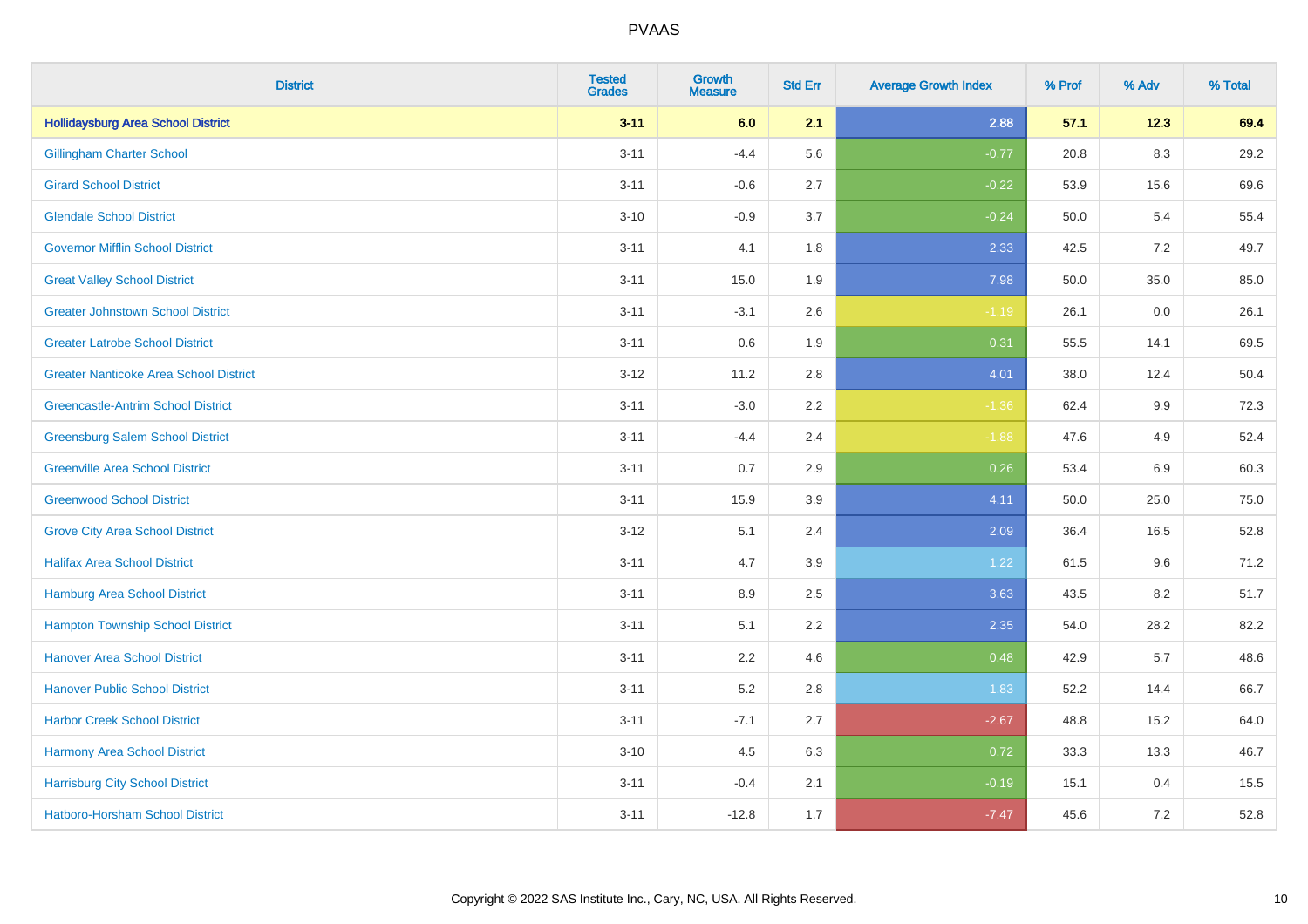| <b>District</b>                               | <b>Tested</b><br><b>Grades</b> | <b>Growth</b><br><b>Measure</b> | <b>Std Err</b> | <b>Average Growth Index</b> | % Prof | % Adv | % Total |
|-----------------------------------------------|--------------------------------|---------------------------------|----------------|-----------------------------|--------|-------|---------|
| <b>Hollidaysburg Area School District</b>     | $3 - 11$                       | 6.0                             | 2.1            | 2.88                        | 57.1   | 12.3  | 69.4    |
| <b>Haverford Township School District</b>     | $3 - 11$                       | $8.0\,$                         | 1.5            | 5.27                        | 53.0   | 25.5  | 78.6    |
| <b>Hazleton Area School District</b>          | $3 - 11$                       | 9.6                             | 1.4            | 6.77                        | 45.0   | 7.8   | 52.9    |
| <b>Hempfield Area School District</b>         | $3 - 12$                       | 4.6                             | 1.6            | 2.86                        | 53.5   | 20.1  | 73.6    |
| <b>Hempfield School District</b>              | $3 - 11$                       | 0.1                             | 1.4            | 0.08                        | 58.2   | 9.9   | 68.2    |
| <b>Hermitage School District</b>              | $3 - 12$                       | 3.8                             | 2.4            | 1.60                        | 57.5   | 9.3   | 66.8    |
| <b>Highlands School District</b>              | $3 - 11$                       | $-7.4$                          | 2.7            | $-2.76$                     | 44.4   | 3.7   | 48.2    |
| <b>Hollidaysburg Area School District</b>     | $3 - 11$                       | 6.0                             | 2.1            | 2.88                        | 57.1   | 12.3  | 69.4    |
| <b>Homer-Center School District</b>           | $3 - 11$                       | 9.7                             | 3.6            | 2.70                        | 45.1   | 17.2  | 62.3    |
| Hope For Hyndman Charter School               | $3 - 11$                       | $-2.0$                          | 6.1            | $-0.32$                     | 33.3   | 0.0   | 33.3    |
| <b>Hopewell Area School District</b>          | $3 - 11$                       | 2.6                             | 2.7            | 0.97                        | 58.4   | 4.0   | 62.4    |
| Huntingdon Area School District               | $3 - 11$                       | $-2.0$                          | 2.7            | $-0.72$                     | 36.8   | 10.3  | 47.0    |
| Imhotep Institute Charter High School         | $9 - 11$                       | $-5.3$                          | 5.8            | $-0.92$                     | 25.0   | 0.0   | 25.0    |
| <b>Indiana Area School District</b>           | $3 - 11$                       | $-5.3$                          | 2.3            | $-2.28$                     | 47.6   | 18.4  | 66.1    |
| <b>Innovative Arts Academy Charter School</b> | $6 - 11$                       | $-9.1$                          | 3.7            | $-2.44$                     | 9.5    | 0.0   | 9.5     |
| Insight PA Cyber Charter School               | $3 - 11$                       | 0.7                             | 5.7            | 0.12                        | 50.0   | 4.8   | 54.8    |
| <b>Interboro School District</b>              | $3 - 12$                       | $-7.3$                          | 2.1            | $-3.43$                     | 46.6   | 4.8   | 51.4    |
| <b>Iroquois School District</b>               | $3 - 11$                       | 13.1                            | 3.0            | 4.35                        | 48.2   | 7.8   | 56.0    |
| <b>Jamestown Area School District</b>         | $3 - 11$                       | 13.5                            | 4.2            | 3.19                        | 64.4   | 13.3  | 77.8    |
| Jeannette City School District                | $3 - 11$                       | $-4.3$                          | 3.8            | $-1.13$                     | 46.7   | 7.5   | 54.2    |
| Jefferson County-Dubois AVTS                  | $9 - 11$                       | $-16.2$                         | 3.9            | $-4.16$                     | 23.0   | 0.0   | 23.0    |
| Jefferson-Morgan School District              | $3 - 10$                       | $-9.9$                          | 4.2            | $-2.35$                     | 43.8   | 4.2   | 47.9    |
| <b>Jenkintown School District</b>             | $3 - 11$                       | 12.5                            | 4.4            | 2.84                        | 54.6   | 29.6  | 84.1    |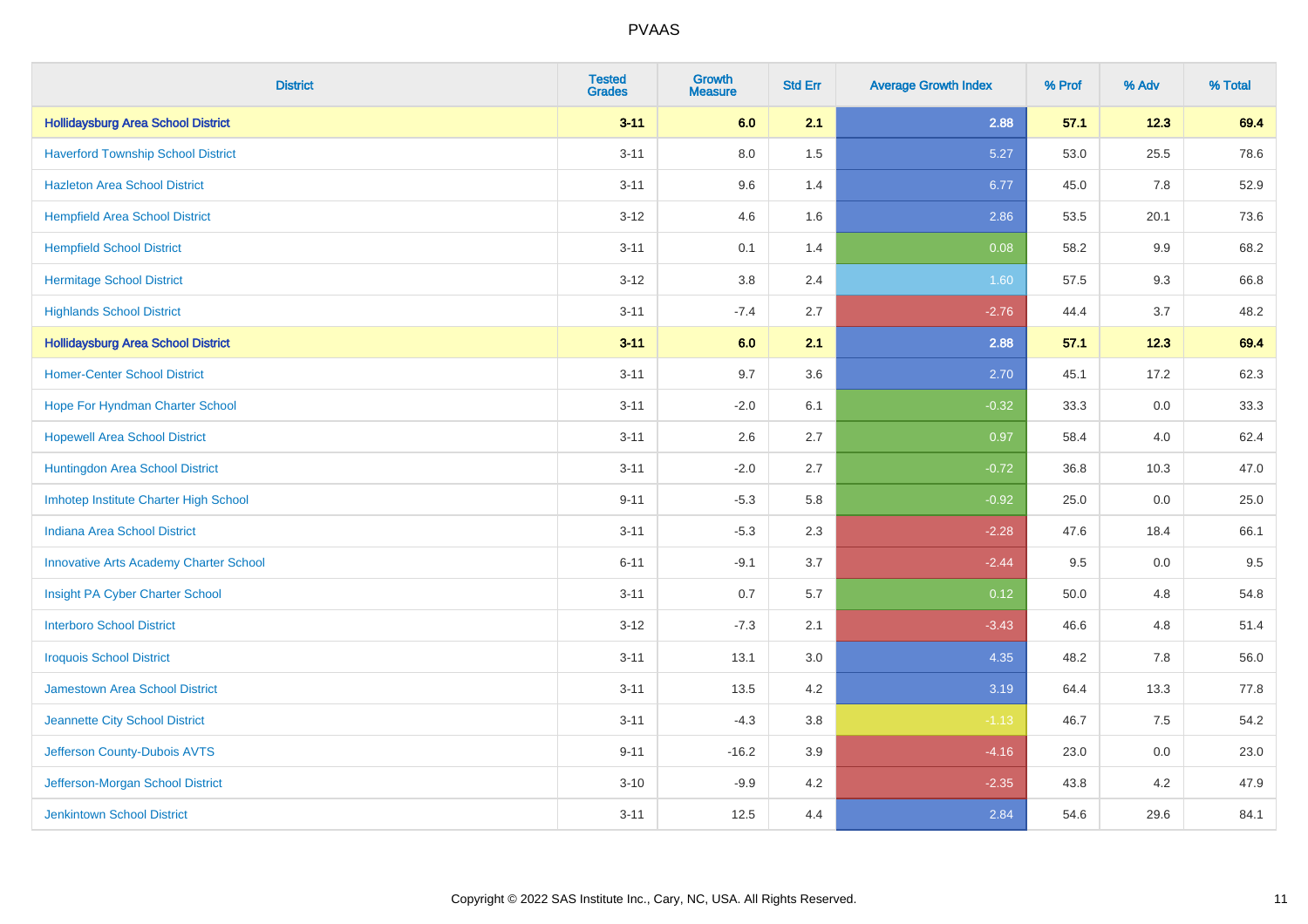| <b>District</b>                                 | <b>Tested</b><br><b>Grades</b> | <b>Growth</b><br><b>Measure</b> | <b>Std Err</b> | <b>Average Growth Index</b> | % Prof | % Adv   | % Total |
|-------------------------------------------------|--------------------------------|---------------------------------|----------------|-----------------------------|--------|---------|---------|
| <b>Hollidaysburg Area School District</b>       | $3 - 11$                       | 6.0                             | 2.1            | 2.88                        | 57.1   | 12.3    | 69.4    |
| <b>Jersey Shore Area School District</b>        | $3 - 11$                       | $0.5\,$                         | 2.6            | 0.21                        | 47.1   | $9.2\,$ | 56.2    |
| Jim Thorpe Area School District                 | $3 - 11$                       | $-5.8$                          | 2.7            | $-2.19$                     | 33.3   | 7.4     | 40.7    |
| Johnsonburg Area School District                | $3 - 11$                       | $-14.1$                         | 3.9            | $-3.62$                     | 54.0   | 4.6     | 58.6    |
| <b>Juniata County School District</b>           | $3 - 12$                       | $-4.9$                          | 2.1            | $-2.26$                     | 38.5   | 2.9     | 41.4    |
| <b>Juniata Valley School District</b>           | $3 - 11$                       | $-3.9$                          | 3.5            | $-1.10$                     | 44.4   | 3.5     | 47.8    |
| <b>Kane Area School District</b>                | $3 - 10$                       | $-3.7$                          | 3.2            | $-1.17$                     | 39.5   | 9.9     | 49.4    |
| <b>Karns City Area School District</b>          | $3 - 11$                       | $-6.0$                          | 2.9            | $-2.03$                     | 53.1   | 8.3     | 61.5    |
| <b>Kennett Consolidated School District</b>     | $3 - 11$                       | 4.8                             | 1.8            | 2.61                        | 52.5   | 10.7    | 63.2    |
| <b>Keystone Central School District</b>         | $3 - 11$                       | $-5.1$                          | 2.0            | $-2.46$                     | 44.7   | 4.6     | 49.4    |
| <b>Keystone Education Center Charter School</b> | $3 - 12$                       | $-12.9$                         | 5.9            | $-2.19$                     | 28.0   | 0.0     | 28.0    |
| <b>Keystone Oaks School District</b>            | $3 - 11$                       | $5.5\,$                         | 2.6            | 2.07                        | 53.2   | 12.1    | 65.4    |
| <b>Keystone School District</b>                 | $3 - 11$                       | 3.1                             | 3.3            | 0.94                        | 50.6   | $6.5\,$ | 57.1    |
| <b>KIPP Dubois Charter School</b>               | $9 - 10$                       | 4.7                             | 3.3            | 1.40                        | 31.0   | 1.4     | 32.4    |
| <b>Kiski Area School District</b>               | $3 - 11$                       | $-3.7$                          | 2.0            | $-1.86$                     | 57.4   | 10.4    | 67.8    |
| <b>Kutztown Area School District</b>            | $3 - 12$                       | $-0.2$                          | 3.2            | $-0.05$                     | 55.4   | 13.3    | 68.7    |
| La Academia Partnership Charter School          | $6 - 11$                       | $-11.0$                         | 4.7            | $-2.34$                     | 6.8    | 0.0     | 6.8     |
| Lackawanna Trail School District                | $3 - 10$                       | $-21.7$                         | 3.5            | $-6.20$                     | 38.5   | 1.5     | 40.0    |
| <b>Lakeland School District</b>                 | $3 - 11$                       | 1.1                             | 2.8            | 0.38                        | 48.6   | 3.7     | 52.3    |
| Lake-Lehman School District                     | $3 - 11$                       | 10.8                            | 2.7            | 3.93                        | 55.3   | 7.9     | 63.2    |
| <b>Lakeview School District</b>                 | $3 - 11$                       | $-0.9$                          | 3.7            | $-0.24$                     | 60.3   | 3.2     | 63.5    |
| <b>Lampeter-Strasburg School District</b>       | $3 - 12$                       | $-8.6$                          | 2.0            | $-4.33$                     | 55.1   | 9.8     | 64.8    |
| <b>Lancaster School District</b>                | $3 - 12$                       | $-15.8$                         | 1.5            | $-10.90$                    | 14.6   | 2.3     | 16.9    |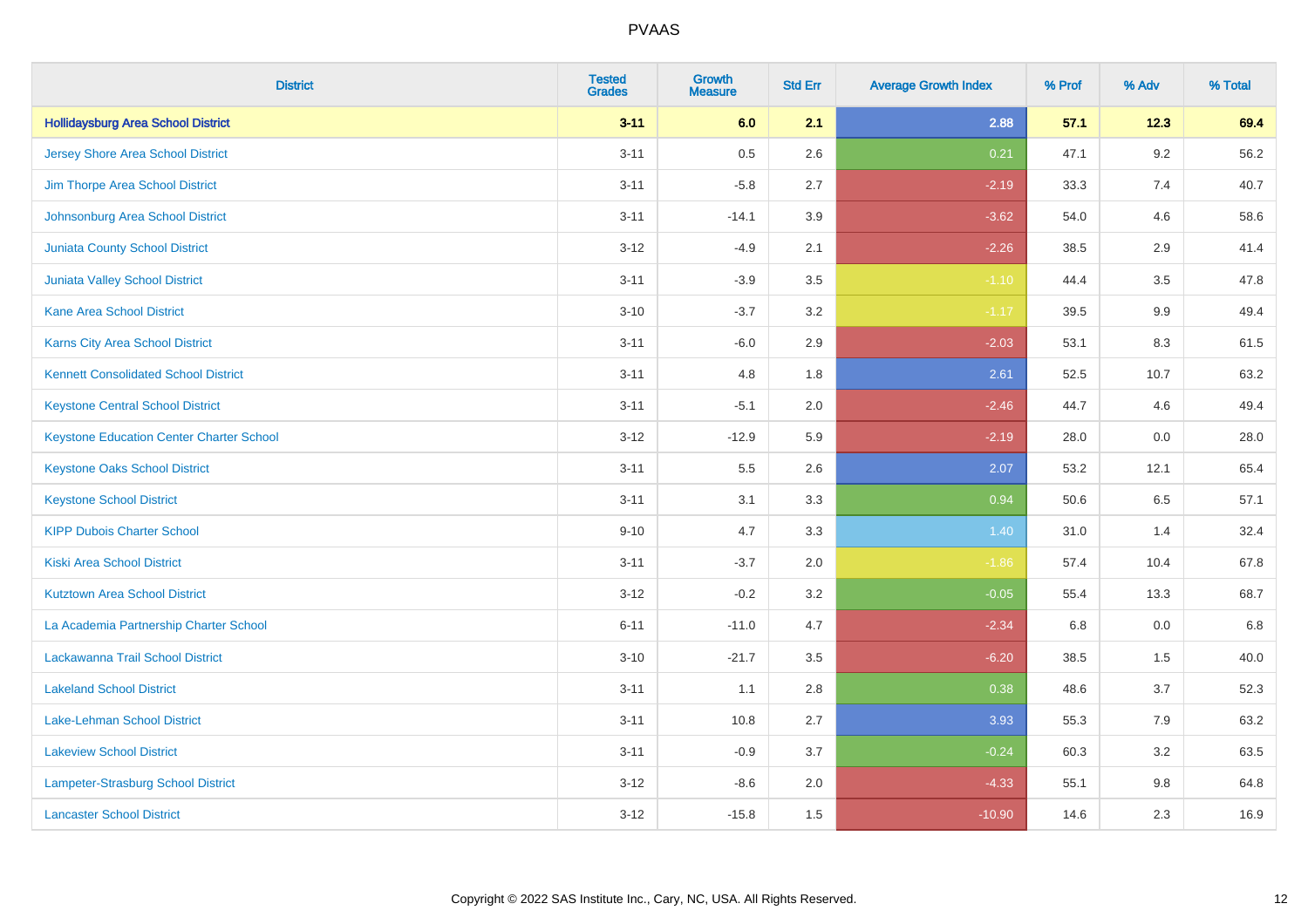| <b>District</b>                                    | <b>Tested</b><br><b>Grades</b> | Growth<br><b>Measure</b> | <b>Std Err</b> | <b>Average Growth Index</b> | % Prof | % Adv | % Total |
|----------------------------------------------------|--------------------------------|--------------------------|----------------|-----------------------------|--------|-------|---------|
| <b>Hollidaysburg Area School District</b>          | $3 - 11$                       | 6.0                      | 2.1            | 2.88                        | 57.1   | 12.3  | 69.4    |
| <b>Laurel Highlands School District</b>            | $3 - 11$                       | 4.3                      | 2.4            | 1.81                        | 44.9   | 9.6   | 54.5    |
| <b>Laurel School District</b>                      | $3 - 11$                       | 1.8                      | 3.1            | 0.59                        | 70.1   | 2.3   | 72.4    |
| <b>Lawrence County CTC</b>                         | $10 - 11$                      | $-21.7$                  | 3.6            | $-6.05$                     | 19.8   | 0.0   | 19.8    |
| <b>Lebanon School District</b>                     | $3 - 11$                       | $-1.6$                   | 1.9            | $-0.80$                     | 24.4   | 2.6   | 27.0    |
| Leechburg Area School District                     | $3 - 11$                       | 4.4                      | 4.0            | 1.09                        | 47.8   | 19.6  | 67.4    |
| Lehigh Career & Technical Institute                | $10 - 12$                      | 5.6                      | 5.6            | 0.99                        | 78.3   | 0.0   | 78.3    |
| Lehigh Valley Academy Regional Charter School      | $3 - 11$                       | 0.7                      | 2.3            | 0.32                        | 46.3   | 5.0   | 51.4    |
| Lehigh Valley Charter High School For The Arts     | $9 - 10$                       | 7.3                      | 2.6            | 2.82                        | 62.3   | 18.2  | 80.5    |
| <b>Lehighton Area School District</b>              | $3 - 11$                       | $-1.6$                   | 2.3            | $-0.70$                     | 51.1   | 5.6   | 56.7    |
| <b>Lewisburg Area School District</b>              | $3 - 11$                       | $-2.7$                   | 2.6            | $-1.03$                     | 57.0   | 18.5  | 75.6    |
| <b>Ligonier Valley School District</b>             | $3 - 11$                       | 4.2                      | 3.1            | 1.34                        | 59.1   | 10.3  | 69.5    |
| Lincoln Leadership Academy Charter School          | $3 - 12$                       | 14.2                     | 6.4            | 2.22                        | 23.5   | 0.0   | 23.5    |
| <b>Lincoln Park Performing Arts Charter School</b> | $7 - 11$                       | 3.6                      | 2.5            | 1.42                        | 59.6   | 14.7  | 74.3    |
| <b>Line Mountain School District</b>               | $3 - 11$                       | 4.1                      | 3.2            | 1.27                        | 52.9   | 9.2   | 62.1    |
| <b>Littlestown Area School District</b>            | $3 - 11$                       | 11.4                     | 2.5            | 4.62                        | 55.2   | 10.4  | 65.6    |
| <b>Lower Dauphin School District</b>               | $3 - 11$                       | 0.6                      | 1.9            | 0.33                        | 49.2   | 12.6  | 61.8    |
| <b>Lower Merion School District</b>                | $3 - 11$                       | 19.0                     | 1.3            | 14.93                       | 55.6   | 29.9  | 85.5    |
| <b>Lower Moreland Township School District</b>     | $3 - 11$                       | 2.0                      | 2.2            | 0.95                        | 62.8   | 17.0  | 79.8    |
| <b>Loyalsock Township School District</b>          | $3 - 12$                       | 4.2                      | 2.8            | 1.47                        | 54.3   | 2.1   | 56.4    |
| <b>Mahanoy Area School District</b>                | $3 - 10$                       | $-9.0$                   | 3.6            | $-2.49$                     | 26.2   | 1.6   | 27.9    |
| <b>Manheim Central School District</b>             | $3 - 11$                       | 2.1                      | 2.1            | 1.01                        | 53.2   | 11.6  | 64.8    |
| <b>Manheim Township School District</b>            | $3 - 12$                       | $-0.9$                   | 1.6            | $-0.58$                     | 53.2   | 15.5  | 68.7    |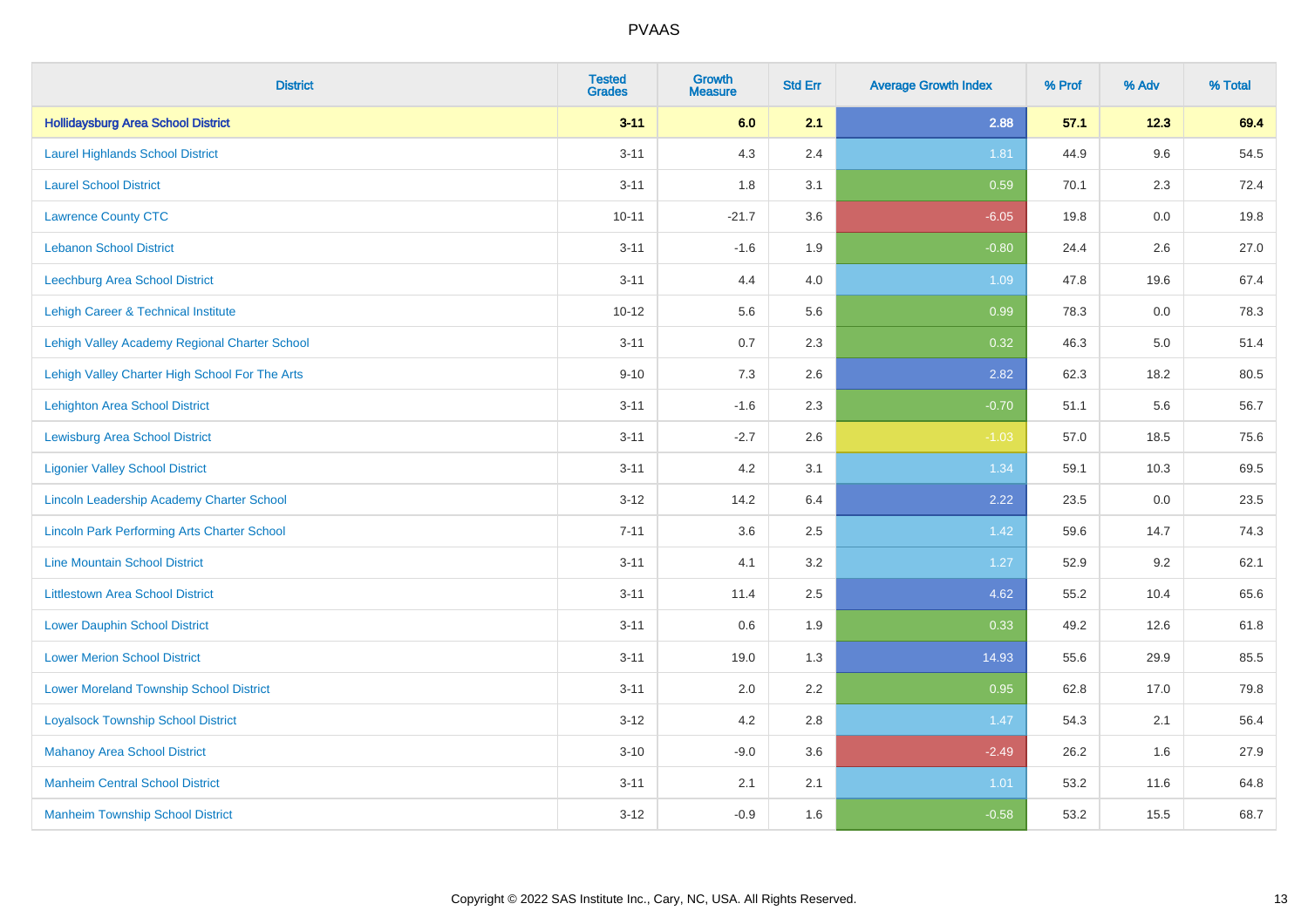| <b>District</b>                                | <b>Tested</b><br><b>Grades</b> | <b>Growth</b><br><b>Measure</b> | <b>Std Err</b> | <b>Average Growth Index</b> | % Prof | % Adv | % Total |
|------------------------------------------------|--------------------------------|---------------------------------|----------------|-----------------------------|--------|-------|---------|
| <b>Hollidaysburg Area School District</b>      | $3 - 11$                       | 6.0                             | 2.1            | 2.88                        | 57.1   | 12.3  | 69.4    |
| <b>Marion Center Area School District</b>      | $3 - 10$                       | $-12.0$                         | 3.1            | $-3.87$                     | 33.7   | 1.1   | 34.8    |
| Maritime Academy Charter School                | $3 - 10$                       | $-11.4$                         | 3.5            | $-3.29$                     | 15.2   | 0.0   | 15.2    |
| <b>Marple Newtown School District</b>          | $3 - 11$                       | 2.0                             | 2.4            | 0.81                        | 57.6   | 12.8  | 70.4    |
| <b>Mars Area School District</b>               | $3 - 10$                       | 5.7                             | 2.1            | 2.75                        | 57.9   | 18.2  | 76.1    |
| <b>MaST Community Charter School</b>           | $3 - 10$                       | $-4.1$                          | 2.7            | $-1.52$                     | 44.0   | 9.5   | 53.4    |
| <b>MaST Community Charter School II</b>        | $3 - 10$                       | 4.4                             | 3.2            | 1.37                        | 28.4   | 3.4   | 31.8    |
| Mastery Charter High School-Lenfest Campus     | $7 - 11$                       | 2.5                             | 5.7            | 0.43                        | 40.0   | 0.0   | 40.0    |
| <b>Mastery Charter School - Gratz Campus</b>   | $7 - 10$                       | $-23.9$                         | 4.5            | $-5.29$                     | 2.9    | 0.0   | 2.9     |
| <b>Mastery Charter School - Hardy Williams</b> | $3 - 11$                       | 11.4                            | 3.4            | 3.33                        | 44.3   | 5.7   | 50.0    |
| <b>Mastery Charter School - Pickett Campus</b> | $6 - 10$                       | 5.6                             | 5.7            | 1.00                        | 27.8   | 0.0   | 27.8    |
| Mastery Charter School - Shoemaker Campus      | $7 - 10$                       | 4.1                             | 3.0            | 1.34                        | 20.9   | 3.3   | 24.2    |
| <b>Mastery Charter School - Thomas Campus</b>  | $3 - 10$                       | 2.1                             | 6.2            | 0.33                        | 28.6   | 0.0   | 28.6    |
| <b>Mcguffey School District</b>                | $3 - 11$                       | 2.1                             | 2.6            | 0.81                        | 57.7   | 3.1   | 60.8    |
| <b>Mckeesport Area School District</b>         | $3 - 12$                       | 9.0                             | 2.4            | 3.72                        | 31.0   | 4.5   | 35.5    |
| Mechanicsburg Area School District             | $3 - 11$                       | 5.9                             | 1.8            | 3.29                        | 57.2   | 13.7  | 70.9    |
| <b>Mercer Area School District</b>             | $3 - 11$                       | $-0.2$                          | 3.3            | $-0.06$                     | 56.0   | 8.0   | 64.0    |
| <b>Methacton School District</b>               | $3 - 11$                       | 2.5                             | 1.7            | 1.43                        | 62.5   | 16.4  | 79.0    |
| Meyersdale Area School District                | $3 - 11$                       | 4.2                             | 4.0            | 1.07                        | 43.1   | 6.9   | 50.0    |
| <b>Mid Valley School District</b>              | $3 - 10$                       | $-1.7$                          | 3.0            | $-0.55$                     | 45.1   | 7.8   | 52.9    |
| Middletown Area School District                | $3 - 11$                       | $-5.3$                          | 2.6            | $-2.05$                     | 46.4   | 5.3   | 51.7    |
| <b>Midd-West School District</b>               | $3 - 11$                       | 10.3                            | 2.7            | 3.80                        | 58.0   | 13.4  | 71.4    |
| <b>Mifflin County School District</b>          | $3 - 11$                       | 9.1                             | 1.7            | 5.49                        | 47.1   | 6.7   | 53.8    |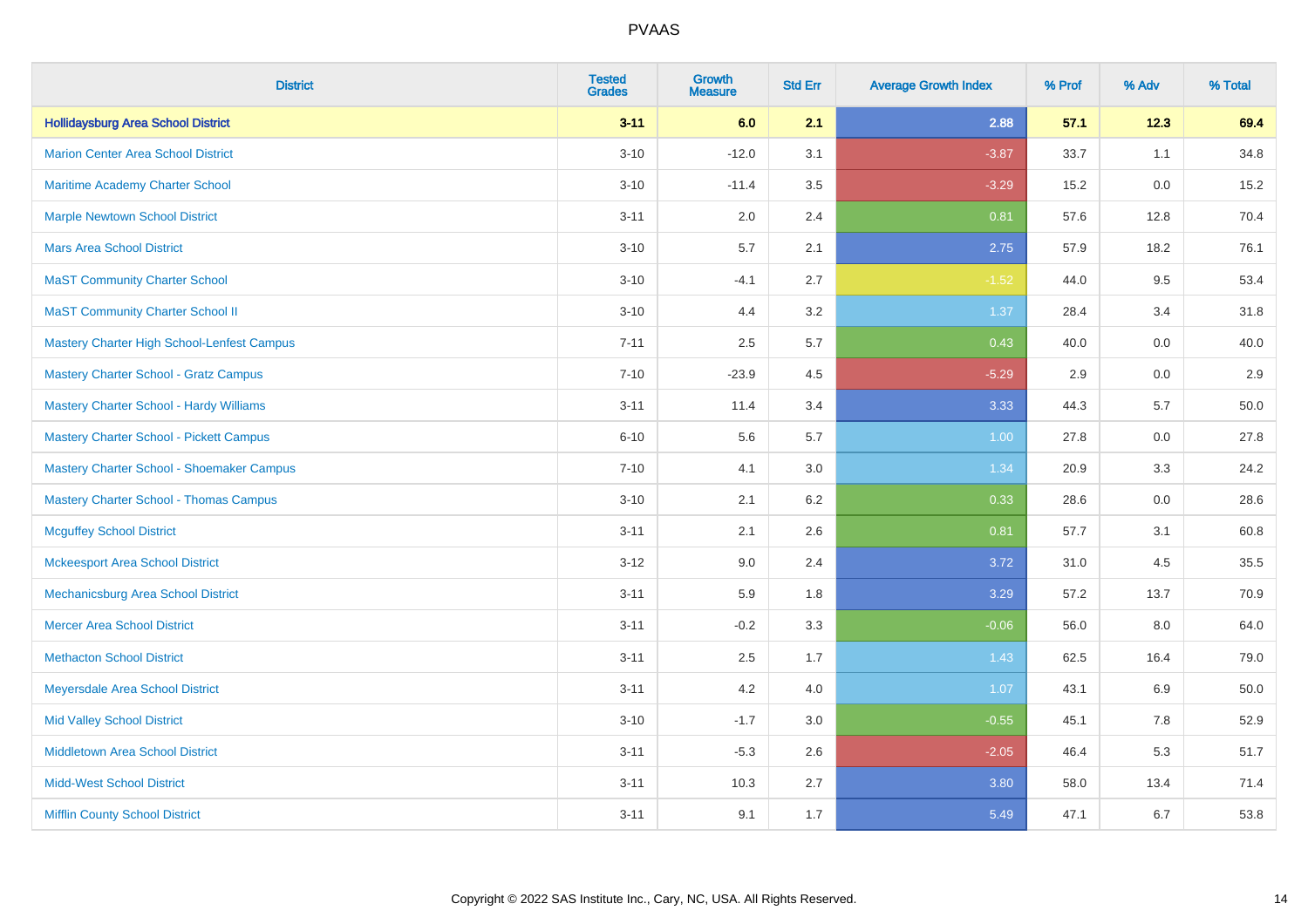| <b>District</b>                            | <b>Tested</b><br><b>Grades</b> | <b>Growth</b><br><b>Measure</b> | <b>Std Err</b> | <b>Average Growth Index</b> | % Prof | % Adv   | % Total |
|--------------------------------------------|--------------------------------|---------------------------------|----------------|-----------------------------|--------|---------|---------|
| <b>Hollidaysburg Area School District</b>  | $3 - 11$                       | 6.0                             | 2.1            | 2.88                        | 57.1   | 12.3    | 69.4    |
| Mifflinburg Area School District           | $3 - 11$                       | $-15.8$                         | 2.5            | $-6.30$                     | 42.4   | 4.0     | 46.4    |
| <b>Millcreek Township School District</b>  | $3 - 11$                       | 3.1                             | 1.5            | 2.06                        | 55.6   | 14.2    | 69.7    |
| <b>Millersburg Area School District</b>    | $3 - 11$                       | 6.2                             | 3.8            | 1.63                        | 51.8   | 7.4     | 59.3    |
| <b>Millville Area School District</b>      | $3-12$                         | $-0.9$                          | 4.7            | $-0.18$                     | 51.4   | 5.4     | 56.8    |
| <b>Milton Area School District</b>         | $3 - 11$                       | $-8.7$                          | 2.5            | $-3.52$                     | 45.4   | $6.9\,$ | 52.3    |
| <b>Minersville Area School District</b>    | $3 - 11$                       | $-14.4$                         | 3.7            | $-3.90$                     | 39.3   | 3.3     | 42.6    |
| <b>Mohawk Area School District</b>         | $3 - 11$                       | $-7.5$                          | 3.1            | $-2.45$                     | 49.4   | 11.0    | 60.4    |
| <b>Monessen City School District</b>       | $3 - 10$                       | 8.3                             | 4.5            | 1.85                        | 42.9   | 2.9     | 45.7    |
| <b>Moniteau School District</b>            | $3 - 11$                       | $-11.8$                         | 3.3            | $-3.56$                     | 50.0   | 6.3     | 56.3    |
| <b>Montgomery Area School District</b>     | $3 - 11$                       | 10.7                            | 3.6            | 2.96                        | 48.7   | 12.4    | 61.1    |
| <b>Montour School District</b>             | $3 - 11$                       | $-1.8$                          | 2.1            | $-0.88$                     | 61.4   | 15.1    | 76.5    |
| <b>Montoursville Area School District</b>  | $3-12$                         | 10.8                            | 2.5            | 4.24                        | 44.6   | 20.1    | 64.8    |
| <b>Montrose Area School District</b>       | $3 - 10$                       | $-5.5$                          | 3.0            | $-1.82$                     | 46.7   | 5.4     | 52.2    |
| Moon Area School District                  | $3 - 11$                       | 8.2                             | 1.9            | 4.25                        | 58.7   | 18.5    | 77.2    |
| Morrisville Borough School District        | $3 - 11$                       | 4.8                             | 4.3            | 1.10                        | 30.2   | 2.3     | 32.6    |
| <b>Moshannon Valley School District</b>    | $3 - 10$                       | $-7.0$                          | 3.4            | $-2.01$                     | 48.5   | 0.0     | 48.5    |
| <b>Mount Carmel Area School District</b>   | $3 - 11$                       | $-0.6$                          | 3.1            | $-0.18$                     | 45.3   | 2.1     | 47.4    |
| <b>Mount Pleasant Area School District</b> | $3 - 11$                       | $-5.0$                          | 2.6            | $-1.93$                     | 52.6   | 0.0     | 52.6    |
| <b>Mount Union Area School District</b>    | $3 - 10$                       | $-6.1$                          | 3.1            | $-1.97$                     | 32.2   | 3.4     | 35.6    |
| <b>Mountain View School District</b>       | $3 - 11$                       | 20.9                            | 3.5            | 5.91                        | 57.8   | 20.3    | 78.1    |
| Mt Lebanon School District                 | $3 - 11$                       | $-1.0$                          | 1.5            | $-0.70$                     | 61.9   | 24.0    | 85.9    |
| <b>Muhlenberg School District</b>          | $3 - 10$                       | 4.0                             | 1.9            | 2.10                        | 34.2   | 2.6     | 36.8    |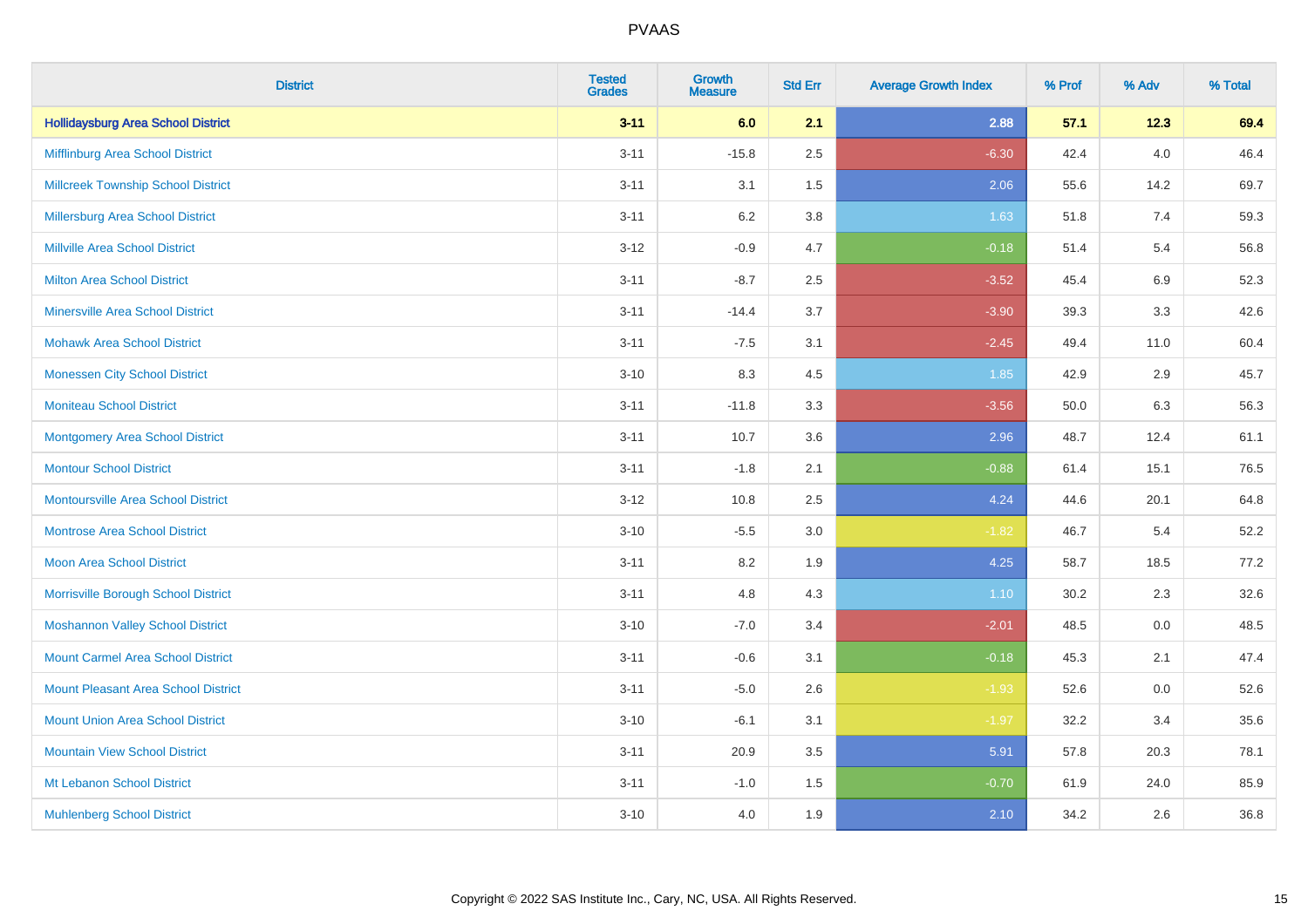| <b>District</b>                             | <b>Tested</b><br><b>Grades</b> | <b>Growth</b><br><b>Measure</b> | <b>Std Err</b> | <b>Average Growth Index</b> | % Prof | % Adv   | % Total |
|---------------------------------------------|--------------------------------|---------------------------------|----------------|-----------------------------|--------|---------|---------|
| <b>Hollidaysburg Area School District</b>   | $3 - 11$                       | 6.0                             | 2.1            | 2.88                        | 57.1   | 12.3    | 69.4    |
| Multicultural Academy Charter School        | $9 - 11$                       | 9.5                             | 3.5            | 2.69                        | 22.0   | 0.0     | 22.0    |
| <b>Muncy School District</b>                | $3 - 11$                       | $-8.1$                          | 3.7            | $-2.21$                     | 42.0   | 3.8     | 45.8    |
| <b>Nazareth Area School District</b>        | $3 - 11$                       | $-4.7$                          | 1.7            | $-2.82$                     | 59.2   | $9.9\,$ | 69.0    |
| <b>Neshaminy School District</b>            | $3 - 11$                       | 4.0                             | 1.3            | 3.02                        | 58.7   | 9.5     | 68.2    |
| <b>Neshannock Township School District</b>  | $3 - 10$                       | $-9.7$                          | 2.9            | $-3.34$                     | 62.4   | 5.6     | 67.9    |
| <b>New Brighton Area School District</b>    | $3 - 11$                       | 4.6                             | 3.1            | 1.47                        | 60.9   | 5.8     | 66.7    |
| <b>New Castle Area School District</b>      | $3 - 12$                       | $-6.4$                          | 2.4            | $-2.66$                     | 32.5   | 4.3     | 36.8    |
| <b>New Foundations Charter School</b>       | $3 - 11$                       | 5.4                             | 2.2            | 2.41                        | 47.2   | 2.5     | 49.8    |
| New Hope-Solebury School District           | $3 - 11$                       | 7.5                             | 2.9            | 2.57                        | 68.2   | 22.7    | 90.9    |
| New Kensington-Arnold School District       | $3 - 11$                       | $-0.4$                          | 3.8            | $-0.10$                     | 40.7   | 3.7     | 44.4    |
| <b>Newport School District</b>              | $3 - 12$                       | 1.4                             | 3.5            | 0.41                        | 51.5   | 10.3    | 61.8    |
| Norristown Area School District             | $3 - 12$                       | $-12.8$                         | 1.6            | $-7.98$                     | 23.5   | 2.3     | 25.7    |
| <b>North Allegheny School District</b>      | $3 - 11$                       | 17.4                            | 1.3            | 13.52                       | 59.5   | 28.1    | 87.6    |
| <b>North Clarion County School District</b> | $3 - 12$                       | 3.7                             | 4.3            | 0.85                        | 67.5   | 15.0    | 82.5    |
| <b>North East School District</b>           | $3 - 11$                       | $-9.3$                          | 3.1            | $-3.02$                     | 62.6   | 14.4    | 77.0    |
| <b>North Hills School District</b>          | $3 - 11$                       | $-1.8$                          | 1.8            | $-0.96$                     | 59.1   | 14.1    | 73.2    |
| <b>North Penn School District</b>           | $3 - 11$                       | 9.1                             | 1.1            | 8.36                        | 55.8   | 17.0    | 72.8    |
| North Pocono School District                | $3 - 11$                       | $-2.3$                          | 3.4            | $-0.68$                     | 52.0   | 16.4    | 68.5    |
| North Schuylkill School District            | $3 - 11$                       | $-1.0$                          | 2.4            | $-0.42$                     | 41.8   | 5.1     | 46.8    |
| <b>North Star School District</b>           | $3 - 11$                       | $-8.7$                          | 3.5            | $-2.51$                     | 47.8   | 6.0     | 53.7    |
| Northampton Area School District            | $3 - 11$                       | 4.0                             | 1.6            | 2.51                        | 52.3   | 10.8    | 63.1    |
| <b>Northeast Bradford School District</b>   | $3 - 10$                       | $-3.1$                          | 4.0            | $-0.78$                     | 33.9   | 3.4     | 37.3    |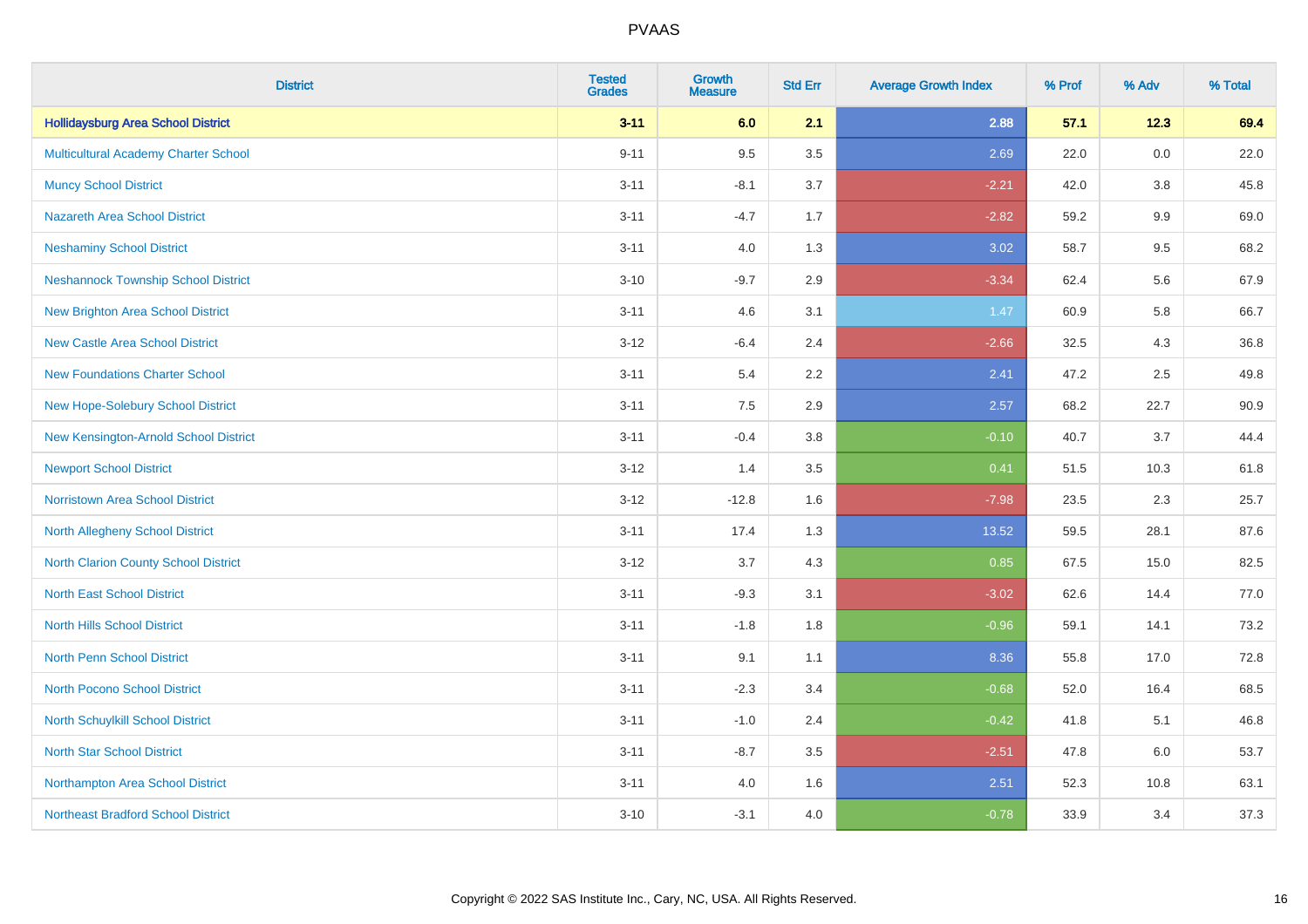| <b>District</b>                           | <b>Tested</b><br><b>Grades</b> | <b>Growth</b><br><b>Measure</b> | <b>Std Err</b> | <b>Average Growth Index</b> | % Prof | % Adv | % Total |
|-------------------------------------------|--------------------------------|---------------------------------|----------------|-----------------------------|--------|-------|---------|
| <b>Hollidaysburg Area School District</b> | $3 - 11$                       | 6.0                             | 2.1            | 2.88                        | 57.1   | 12.3  | 69.4    |
| Northeastern York School District         | $3 - 11$                       | 5.9                             | 2.0            | 3.03                        | 51.1   | 16.6  | 67.6    |
| Northern Bedford County School District   | $3 - 11$                       | 16.5                            | 3.6            | 4.58                        | 51.7   | 20.0  | 71.7    |
| Northern Cambria School District          | $3 - 11$                       | 10.0                            | 3.3            | 3.04                        | 47.4   | 5.1   | 52.6    |
| Northern Lebanon School District          | $3 - 11$                       | 0.4                             | 2.5            | 0.15                        | 28.0   | 3.0   | 31.0    |
| Northern Lehigh School District           | $3 - 12$                       | $-10.4$                         | 2.7            | $-3.82$                     | 28.0   | 9.3   | 37.3    |
| <b>Northern Potter School District</b>    | $3 - 12$                       | $-13.1$                         | 4.6            | $-2.84$                     | 37.5   | 0.0   | 37.5    |
| Northern Tioga School District            | $3 - 12$                       | $-7.5$                          | 2.8            | $-2.64$                     | 54.0   | 1.2   | 55.2    |
| Northern York County School District      | $3 - 11$                       | 15.6                            | 2.0            | 7.98                        | 57.4   | 11.5  | 68.8    |
| <b>Northgate School District</b>          | $3 - 11$                       | 6.3                             | 3.6            | 1.73                        | 53.3   | 16.7  | 70.0    |
| Northwest Area School District            | $3 - 10$                       | $-10.0$                         | 3.8            | $-2.59$                     | 34.6   | 7.3   | 41.8    |
| Northwestern Lehigh School District       | $3 - 11$                       | 2.2                             | 2.3            | 0.93                        | 53.3   | 9.7   | 63.0    |
| <b>Northwestern School District</b>       | $3 - 11$                       | $-24.9$                         | 3.5            | $-7.13$                     | 42.6   | 2.9   | 45.6    |
| <b>Norwin School District</b>             | $3 - 11$                       | 18.0                            | 1.7            | 10.37                       | 58.5   | 27.0  | 85.4    |
| Octorara Area School District             | $3 - 11$                       | 9.1                             | 2.4            | 3.82                        | 52.1   | 8.5   | 60.6    |
| Oil City Area School District             | $3 - 11$                       | $-2.9$                          | 2.6            | $-1.08$                     | 44.4   | 5.8   | 50.2    |
| <b>Old Forge School District</b>          | $3 - 12$                       | $-5.9$                          | 3.4            | $-1.73$                     | 52.9   | 7.1   | 60.0    |
| <b>Oley Valley School District</b>        | $3 - 11$                       | $-0.4$                          | 2.8            | $-0.15$                     | 43.1   | 12.9  | 56.0    |
| <b>Oswayo Valley School District</b>      | $3 - 12$                       | 8.5                             | $5.0\,$        | 1.68                        | 50.0   | 16.7  | 66.7    |
| <b>Otto-Eldred School District</b>        | $3 - 11$                       | $-0.7$                          | 4.2            | $-0.15$                     | 56.2   | 6.2   | 62.5    |
| <b>Owen J Roberts School District</b>     | $3 - 11$                       | $-12.3$                         | 1.6            | $-7.61$                     | 57.0   | 11.9  | 69.0    |
| <b>Oxford Area School District</b>        | $3 - 11$                       | $-4.3$                          | 1.9            | $-2.26$                     | 41.3   | 8.0   | 49.3    |
| <b>Palisades School District</b>          | $3 - 11$                       | $-8.7$                          | 2.8            | $-3.06$                     | 53.8   | 6.7   | 60.5    |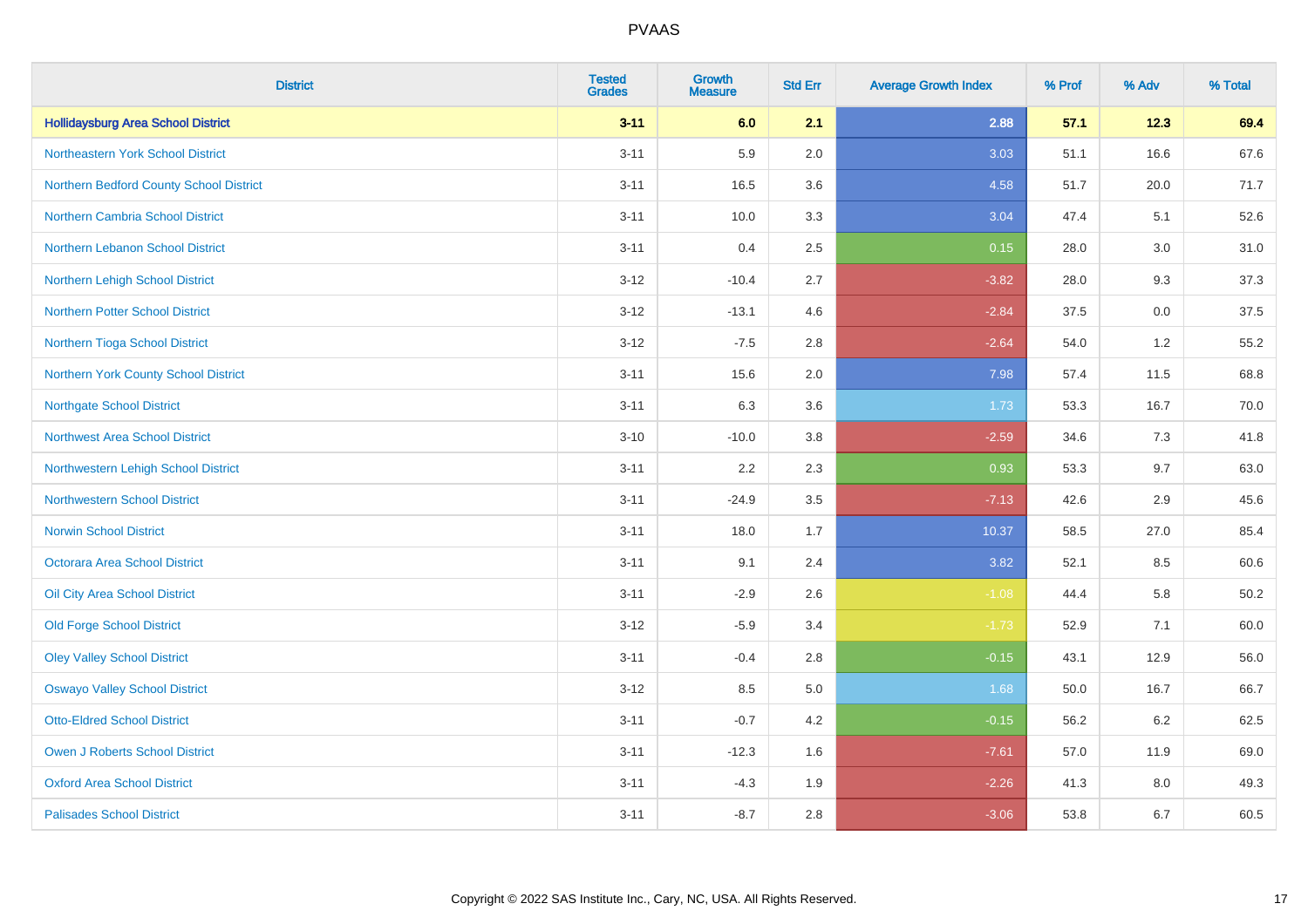| <b>District</b>                               | <b>Tested</b><br><b>Grades</b> | <b>Growth</b><br><b>Measure</b> | <b>Std Err</b> | <b>Average Growth Index</b> | % Prof | % Adv   | % Total |
|-----------------------------------------------|--------------------------------|---------------------------------|----------------|-----------------------------|--------|---------|---------|
| <b>Hollidaysburg Area School District</b>     | $3 - 11$                       | 6.0                             | 2.1            | 2.88                        | 57.1   | 12.3    | 69.4    |
| <b>Palmerton Area School District</b>         | $3 - 11$                       | $-1.2$                          | 3.0            | $-0.39$                     | 57.4   | $5.0\,$ | 62.4    |
| Palmyra Area School District                  | $3 - 11$                       | 5.6                             | 1.9            | 2.96                        | 56.4   | 15.6    | 72.0    |
| <b>Panther Valley School District</b>         | $3 - 12$                       | $-0.6$                          | 3.3            | $-0.19$                     | 47.9   | 4.3     | 52.1    |
| <b>Parkland School District</b>               | $3 - 11$                       | 5.3                             | 1.2            | 4.30                        | 58.0   | 22.3    | 80.4    |
| Pen Argyl Area School District                | $3 - 12$                       | 9.2                             | 2.7            | 3.46                        | 50.0   | 12.6    | 62.6    |
| Penn Cambria School District                  | $3 - 11$                       | $-0.0$                          | 2.7            | $-0.01$                     | 61.5   | 7.7     | 69.2    |
| <b>Penn Hills School District</b>             | $3 - 11$                       | $-7.6$                          | 2.6            | $-2.94$                     | 33.1   | 0.7     | 33.8    |
| <b>Penn Manor School District</b>             | $3 - 11$                       | $-0.4$                          | 1.6            | $-0.25$                     | 51.9   | 12.6    | 64.5    |
| <b>Penncrest School District</b>              | $3 - 11$                       | 5.7                             | 2.2            | 2.57                        | 47.2   | 7.1     | 54.3    |
| <b>Penn-Delco School District</b>             | $3 - 11$                       | $-6.8$                          | 1.9            | $-3.51$                     | 46.6   | 3.2     | 49.8    |
| <b>Pennridge School District</b>              | $3 - 10$                       | $-16.8$                         | 1.4            | $-11.59$                    | 46.8   | 8.0     | 54.9    |
| Penns Manor Area School District              | $3 - 12$                       | $-17.0$                         | 3.7            | $-4.52$                     | 29.7   | 3.1     | 32.8    |
| Penns Valley Area School District             | $3 - 12$                       | 14.0                            | 2.9            | 4.80                        | 41.9   | 23.1    | 65.0    |
| <b>Pennsbury School District</b>              | $3 - 11$                       | 11.7                            | 1.5            | 7.90                        | 60.1   | 21.3    | 81.3    |
| Pennsylvania Cyber Charter School             | $3 - 11$                       | 11.6                            | 1.5            | 7.54                        | 46.3   | 5.0     | 51.3    |
| Pennsylvania Distance Learning Charter School | $3 - 12$                       | 9.3                             | 4.2            | 2.22                        | 42.2   | 3.1     | 45.3    |
| Pennsylvania Leadership Charter School        | $3 - 11$                       | 4.6                             | 2.2            | 2.13                        | 55.4   | 11.2    | 66.7    |
| Pennsylvania Virtual Charter School           | $3 - 11$                       | 11.8                            | 3.5            | 3.37                        | 56.5   | 11.1    | 67.6    |
| <b>Penn-Trafford School District</b>          | $3 - 11$                       | 13.4                            | 1.7            | 7.87                        | 62.3   | 21.9    | 84.2    |
| People For People Charter School              | $3 - 12$                       | 13.3                            | 5.5            | 2.43                        | 13.5   | 0.0     | 13.5    |
| <b>Pequea Valley School District</b>          | $3 - 11$                       | $-5.8$                          | 3.2            | $-1.80$                     | 39.8   | 9.1     | 48.9    |
| <b>Perkiomen Valley School District</b>       | $3 - 11$                       | $-3.5$                          | 1.6            | $-2.18$                     | 53.8   | 13.4    | 67.2    |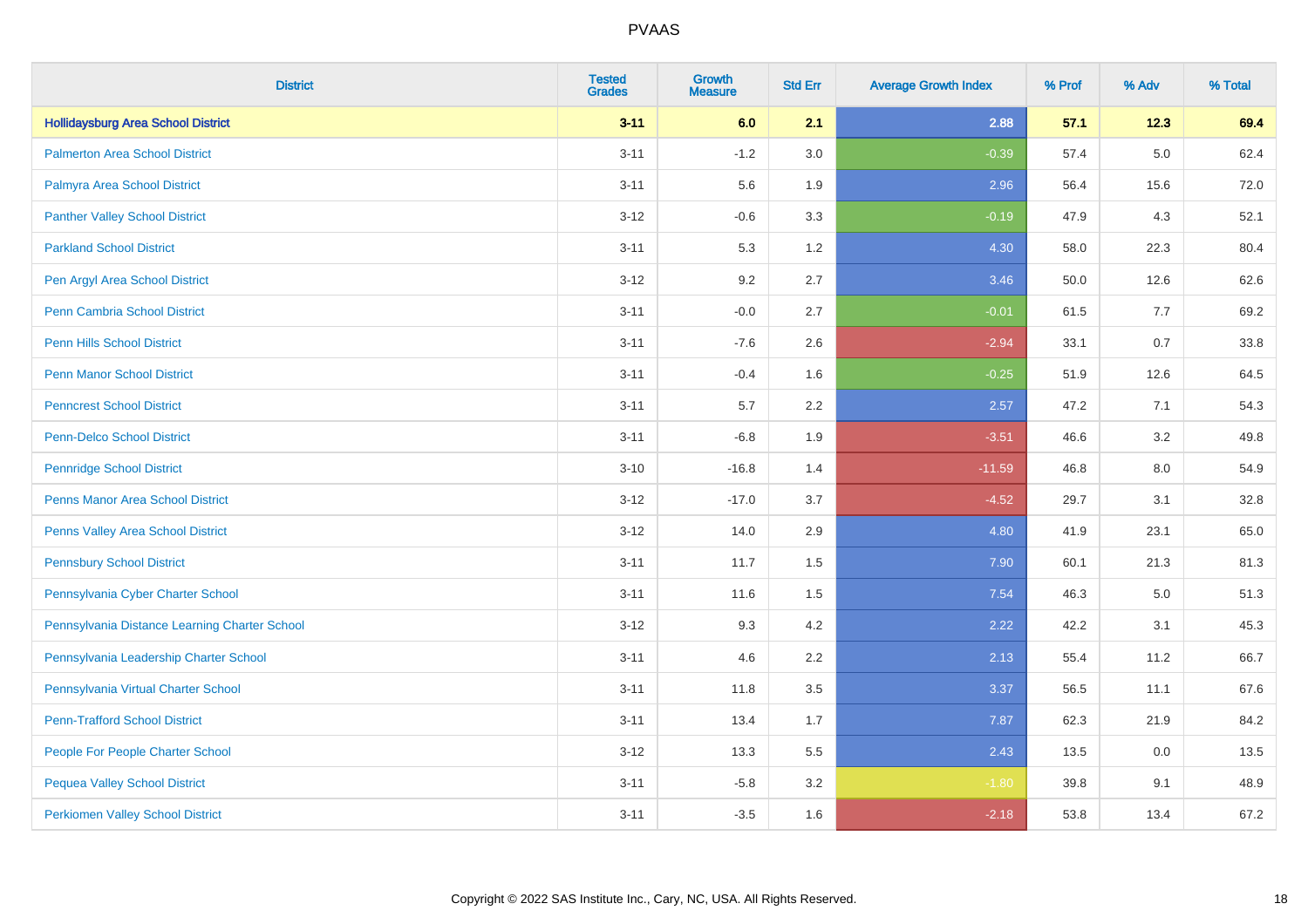| <b>District</b>                                                       | <b>Tested</b><br><b>Grades</b> | <b>Growth</b><br><b>Measure</b> | <b>Std Err</b> | <b>Average Growth Index</b> | % Prof | % Adv | % Total |
|-----------------------------------------------------------------------|--------------------------------|---------------------------------|----------------|-----------------------------|--------|-------|---------|
| <b>Hollidaysburg Area School District</b>                             | $3 - 11$                       | 6.0                             | 2.1            | 2.88                        | 57.1   | 12.3  | 69.4    |
| Perseus House Charter School Of Excellence                            | $6 - 11$                       | $-5.2$                          | 3.0            | $-1.72$                     | 16.5   | 0.0   | 16.5    |
| <b>Peters Township School District</b>                                | $3 - 11$                       | 5.0                             | 1.8            | 2.76                        | 59.8   | 26.1  | 85.9    |
| Philadelphia Academy Charter School                                   | $3 - 11$                       | $-8.9$                          | 2.9            | $-3.04$                     | 50.5   | 2.9   | 53.4    |
| Philadelphia City School District                                     | $3 - 12$                       | 7.5                             | 0.6            | 12.64                       | 38.4   | 7.0   | 45.4    |
| Philadelphia Electrical & Tech Charter High School                    | $10 - 10$                      | $-0.5$                          | 2.9            | $-0.15$                     | 8.8    | 0.0   | 8.8     |
| Philipsburg-Osceola Area School District                              | $3 - 11$                       | $-24.8$                         | 3.3            | $-7.43$                     | 19.7   | 2.6   | 22.4    |
| <b>Phoenixville Area School District</b>                              | $3 - 11$                       | $-1.7$                          | 2.1            | $-0.83$                     | 59.9   | 10.6  | 70.5    |
| <b>Pine Grove Area School District</b>                                | $3 - 11$                       | $-7.7$                          | 2.9            | $-2.66$                     | 42.3   | 7.7   | 50.0    |
| <b>Pine-Richland School District</b>                                  | $3 - 11$                       | 11.5                            | 1.8            | 6.31                        | 60.6   | 24.4  | 85.0    |
| <b>Pittsburgh School District</b>                                     | $3 - 11$                       | $-3.3$                          | 1.1            | $-3.04$                     | 33.9   | 8.2   | 42.1    |
| <b>Pittston Area School District</b>                                  | $3 - 11$                       | $-10.1$                         | 5.6            | $-1.80$                     | 38.1   | 9.5   | 47.6    |
| <b>Pleasant Valley School District</b>                                | $3 - 11$                       | 3.1                             | 2.0            | 1.57                        | 57.2   | 5.5   | 62.8    |
| <b>Plum Borough School District</b>                                   | $3 - 11$                       | $-11.3$                         | 2.2            | $-5.19$                     | 51.1   | 9.0   | 60.1    |
| Pocono Mountain School District                                       | $3 - 12$                       | 6.8                             | 1.5            | 4.62                        | 45.8   | 5.0   | 50.7    |
| <b>Port Allegany School District</b>                                  | $3 - 11$                       | 4.4                             | 3.6            | 1.21                        | 28.1   | 9.4   | 37.5    |
| <b>Portage Area School District</b>                                   | $3 - 10$                       | $-8.1$                          | 3.6            | $-2.26$                     | 40.6   | 9.4   | 50.0    |
| <b>Pottsgrove School District</b>                                     | $3 - 11$                       | 2.8                             | 2.0            | 1.35                        | 44.0   | 10.0  | 53.9    |
| <b>Pottstown School District</b>                                      | $3 - 12$                       | $-4.0$                          | 2.4            | $-1.68$                     | 29.8   | 1.2   | 31.0    |
| <b>Pottsville Area School District</b>                                | $3 - 12$                       | 4.4                             | 2.3            | 1.94                        | 44.8   | 5.4   | 50.2    |
| Preparatory Charter School Of Mathematics, Science, Tech, And Careers | $9 - 10$                       | $-4.0$                          | 2.5            | $-1.59$                     | 15.0   | 0.0   | 15.0    |
| Propel Charter School - Braddock Hills                                | $3 - 11$                       | $-13.6$                         | 3.6            | $-3.81$                     | 9.7    | 1.6   | 11.3    |
| <b>Propel Charter School-Homestead</b>                                | $3 - 11$                       | $-11.7$                         | 4.1            | $-2.84$                     | 15.9   | 0.0   | 15.9    |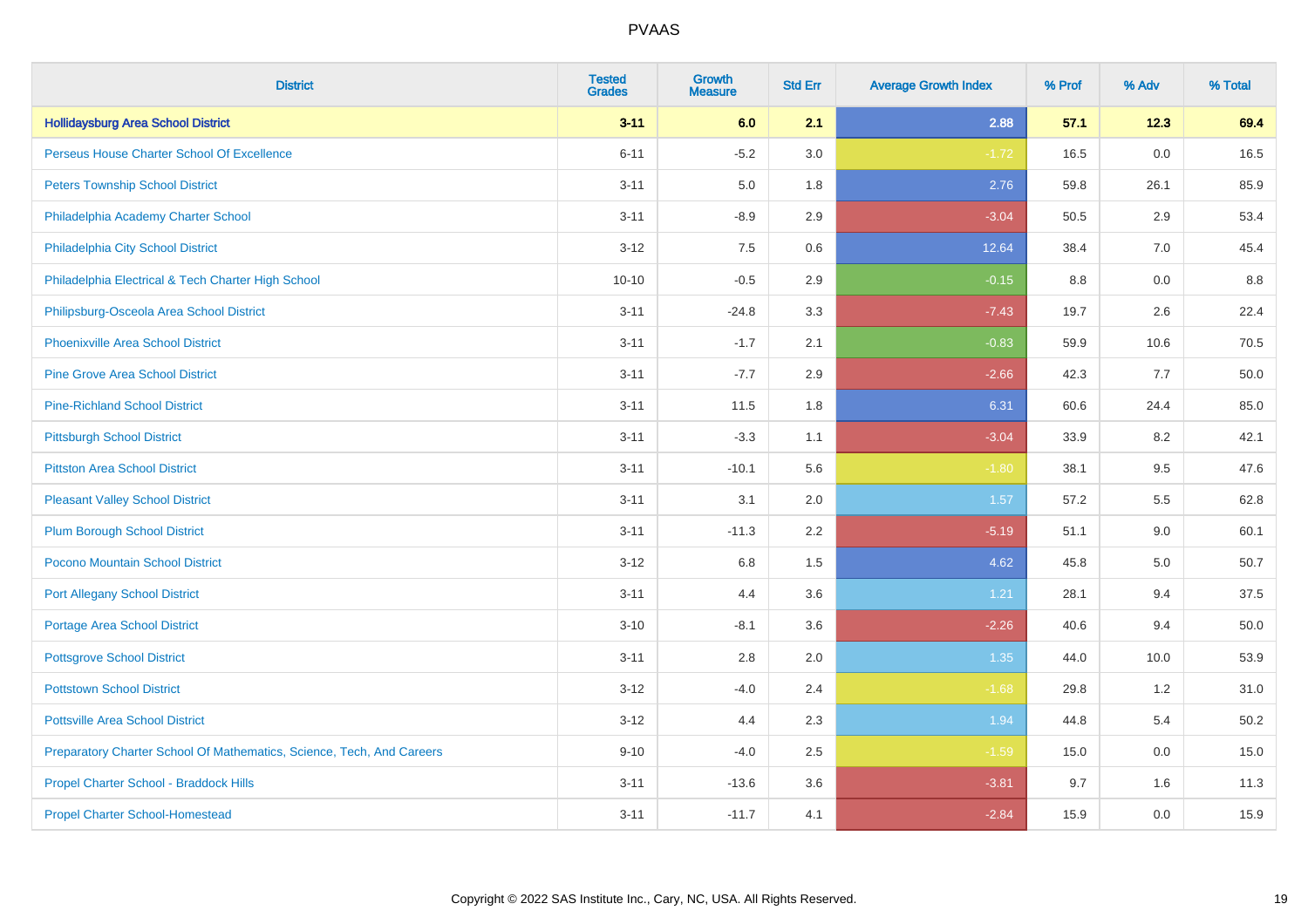| <b>District</b>                                | <b>Tested</b><br><b>Grades</b> | <b>Growth</b><br><b>Measure</b> | <b>Std Err</b> | <b>Average Growth Index</b> | % Prof | % Adv | % Total |
|------------------------------------------------|--------------------------------|---------------------------------|----------------|-----------------------------|--------|-------|---------|
| <b>Hollidaysburg Area School District</b>      | $3 - 11$                       | 6.0                             | 2.1            | 2.88                        | 57.1   | 12.3  | 69.4    |
| <b>Propel Charter School-Montour</b>           | $3 - 10$                       | $-10.7$                         | 3.9            | $-2.71$                     | 13.7   | 0.0   | 13.7    |
| <b>Punxsutawney Area School District</b>       | $3 - 11$                       | 4.2                             | 2.9            | 1.45                        | 55.0   | 5.5   | 60.6    |
| <b>Purchase Line School District</b>           | $3-12$                         | 1.7                             | 3.5            | 0.47                        | 43.1   | 5.4   | 48.5    |
| <b>Quaker Valley School District</b>           | $3 - 11$                       | $-2.8$                          | 2.6            | $-1.08$                     | 55.2   | 13.2  | 68.4    |
| <b>Quakertown Community School District</b>    | $3 - 12$                       | $-4.4$                          | 1.6            | $-2.70$                     | 56.5   | 10.0  | 66.6    |
| <b>Radnor Township School District</b>         | $3 - 12$                       | 1.0                             | 2.1            | 0.50                        | 65.0   | 23.2  | 88.2    |
| <b>Reach Cyber Charter School</b>              | $3 - 11$                       | 8.1                             | 4.7            | 1.72                        | 42.4   | 4.6   | 47.0    |
| <b>Reading School District</b>                 | $3 - 11$                       | 10.1                            | 1.4            | 7.25                        | 24.7   | 2.4   | 27.2    |
| <b>Redbank Valley School District</b>          | $3 - 11$                       | $-9.5$                          | 3.4            | $-2.77$                     | 31.5   | 4.9   | 36.4    |
| Renaissance Academy Charter School             | $3 - 11$                       | 8.3                             | 3.3            | 2.54                        | 45.6   | 22.8  | 68.4    |
| <b>Reynolds School District</b>                | $3 - 10$                       | 0.5                             | 3.4            | 0.16                        | 52.1   | 7.0   | 59.2    |
| <b>Richland School District</b>                | $3 - 11$                       | 6.7                             | 2.9            | 2.33                        | 62.2   | 19.2  | 81.4    |
| <b>Ridgway Area School District</b>            | $3 - 11$                       | $-14.5$                         | 4.1            | $-3.56$                     | 49.0   | 9.8   | 58.8    |
| <b>Ridley School District</b>                  | $3 - 12$                       | 10.0                            | 1.6            | 6.10                        | 45.6   | 8.2   | 53.8    |
| <b>Ringgold School District</b>                | $3 - 11$                       | $-14.7$                         | 2.4            | $-6.04$                     | 41.5   | 7.9   | 49.4    |
| <b>Riverside Beaver County School District</b> | $3 - 11$                       | $-14.0$                         | 3.0            | $-4.64$                     | 49.4   | 8.8   | 58.2    |
| <b>Riverside School District</b>               | $3 - 11$                       | $-3.2$                          | 3.0            | $-1.09$                     | 43.0   | 9.0   | 52.0    |
| <b>Riverview School District</b>               | $3 - 11$                       | $-4.6$                          | 3.8            | $-1.20$                     | 57.9   | 15.8  | 73.7    |
| <b>Roberto Clemente Charter School</b>         | $3 - 12$                       | 2.2                             | 4.9            | 0.45                        | 27.5   | 5.0   | 32.5    |
| <b>Rochester Area School District</b>          | $3 - 11$                       | $-13.2$                         | 4.6            | $-2.89$                     | 19.5   | 1.3   | 20.8    |
| <b>Rose Tree Media School District</b>         | $3 - 10$                       | $-25.6$                         | 2.4            | $-10.76$                    | 54.8   | 6.4   | 61.2    |
| Saint Marys Area School District               | $3 - 11$                       | 7.8                             | 2.6            | 3.04                        | 57.0   | 8.2   | 65.2    |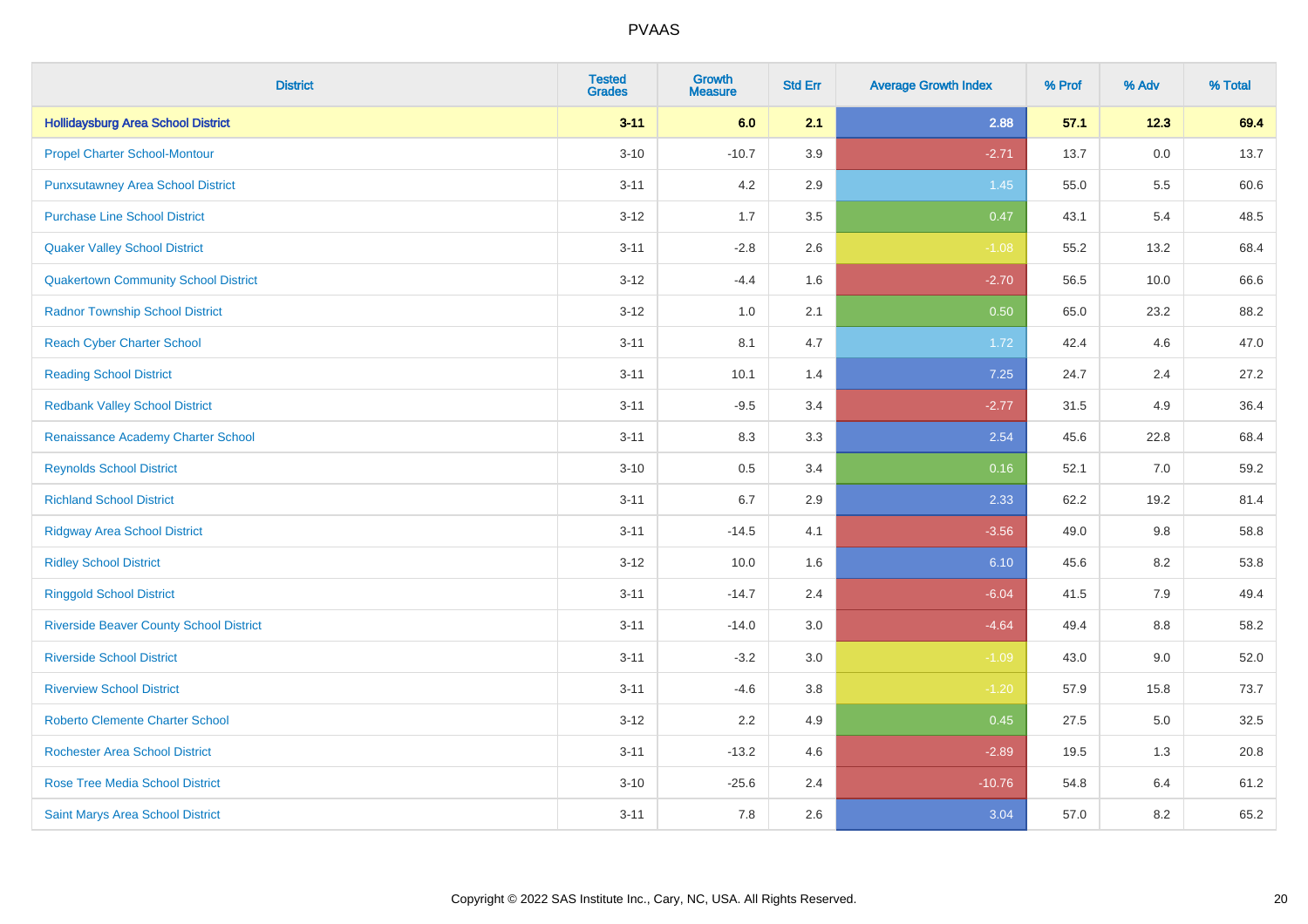| <b>District</b>                               | <b>Tested</b><br><b>Grades</b> | <b>Growth</b><br><b>Measure</b> | <b>Std Err</b> | <b>Average Growth Index</b> | % Prof | % Adv   | % Total |
|-----------------------------------------------|--------------------------------|---------------------------------|----------------|-----------------------------|--------|---------|---------|
| <b>Hollidaysburg Area School District</b>     | $3 - 11$                       | 6.0                             | 2.1            | 2.88                        | 57.1   | 12.3    | 69.4    |
| <b>Salisbury Township School District</b>     | $3 - 11$                       | 6.3                             | 3.6            | 1.77                        | 46.2   | $6.6\,$ | 52.8    |
| Salisbury-Elk Lick School District            | $3 - 11$                       | $-13.5$                         | 5.9            | $-2.30$                     | 27.8   | 0.0     | 27.8    |
| <b>Saucon Valley School District</b>          | $3 - 11$                       | 14.7                            | 2.5            | 5.98                        | 48.7   | 20.2    | 69.0    |
| <b>Sayre Area School District</b>             | $3 - 11$                       | 11.2                            | 3.5            | 3.20                        | 52.2   | 7.5     | 59.7    |
| <b>School Lane Charter School</b>             | $3 - 11$                       | 12.4                            | 3.6            | 3.43                        | 59.1   | 9.8     | 68.9    |
| Schuylkill Haven Area School District         | $3 - 11$                       | $-15.3$                         | 3.1            | $-4.87$                     | 49.7   | 2.4     | 52.1    |
| <b>Schuylkill Valley School District</b>      | $3 - 11$                       | 1.4                             | 2.5            | 0.56                        | 55.1   | 10.2    | 65.3    |
| <b>Scranton School District</b>               | $3 - 12$                       | $-2.9$                          | 2.4            | $-1.22$                     | 45.6   | 3.6     | 49.1    |
| <b>Selinsgrove Area School District</b>       | $3 - 12$                       | 8.3                             | 2.3            | 3.54                        | 56.8   | 10.0    | 66.8    |
| <b>Seneca Valley School District</b>          | $3 - 11$                       | $-1.4$                          | 1.4            | $-0.99$                     | 57.2   | 11.4    | 68.6    |
| <b>Shade-Central City School District</b>     | $3 - 11$                       | $-5.9$                          | 4.6            | $-1.28$                     | 27.8   | 0.0     | 27.8    |
| <b>Shaler Area School District</b>            | $3 - 11$                       | $-0.8$                          | 1.9            | $-0.43$                     | 49.1   | 9.6     | 58.7    |
| <b>Shamokin Area School District</b>          | $3 - 11$                       | $-7.7$                          | 4.8            | $-1.60$                     | 38.1   | 3.2     | 41.3    |
| <b>Shanksville-Stonycreek School District</b> | $3 - 10$                       | 7.0                             | 5.9            | 1.20                        | 64.7   | 17.6    | 82.4    |
| <b>Sharon City School District</b>            | $3 - 11$                       | 4.9                             | 2.6            | 1.87                        | 48.2   | 5.3     | 53.4    |
| <b>Sharpsville Area School District</b>       | $3 - 11$                       | $-1.4$                          | 3.5            | $-0.40$                     | 55.2   | 13.4    | 68.7    |
| <b>Shenandoah Valley School District</b>      | $3 - 11$                       | 9.7                             | 3.9            | 2.49                        | 28.3   | 5.0     | 33.3    |
| Shenango Area School District                 | $3 - 11$                       | $-2.6$                          | 3.3            | $-0.79$                     | 50.6   | 13.9    | 64.6    |
| <b>Shikellamy School District</b>             | $3 - 10$                       | $-22.3$                         | 2.5            | $-8.92$                     | 33.3   | 6.1     | 39.5    |
| <b>Shippensburg Area School District</b>      | $3 - 11$                       | 9.3                             | 1.9            | 4.84                        | 53.1   | 10.2    | 63.3    |
| <b>Slippery Rock Area School District</b>     | $3 - 11$                       | $-6.3$                          | 2.5            | $-2.51$                     | 56.2   | 9.5     | 65.7    |
| <b>Smethport Area School District</b>         | $3 - 12$                       | 0.6                             | 3.9            | 0.15                        | 37.0   | 1.8     | 38.9    |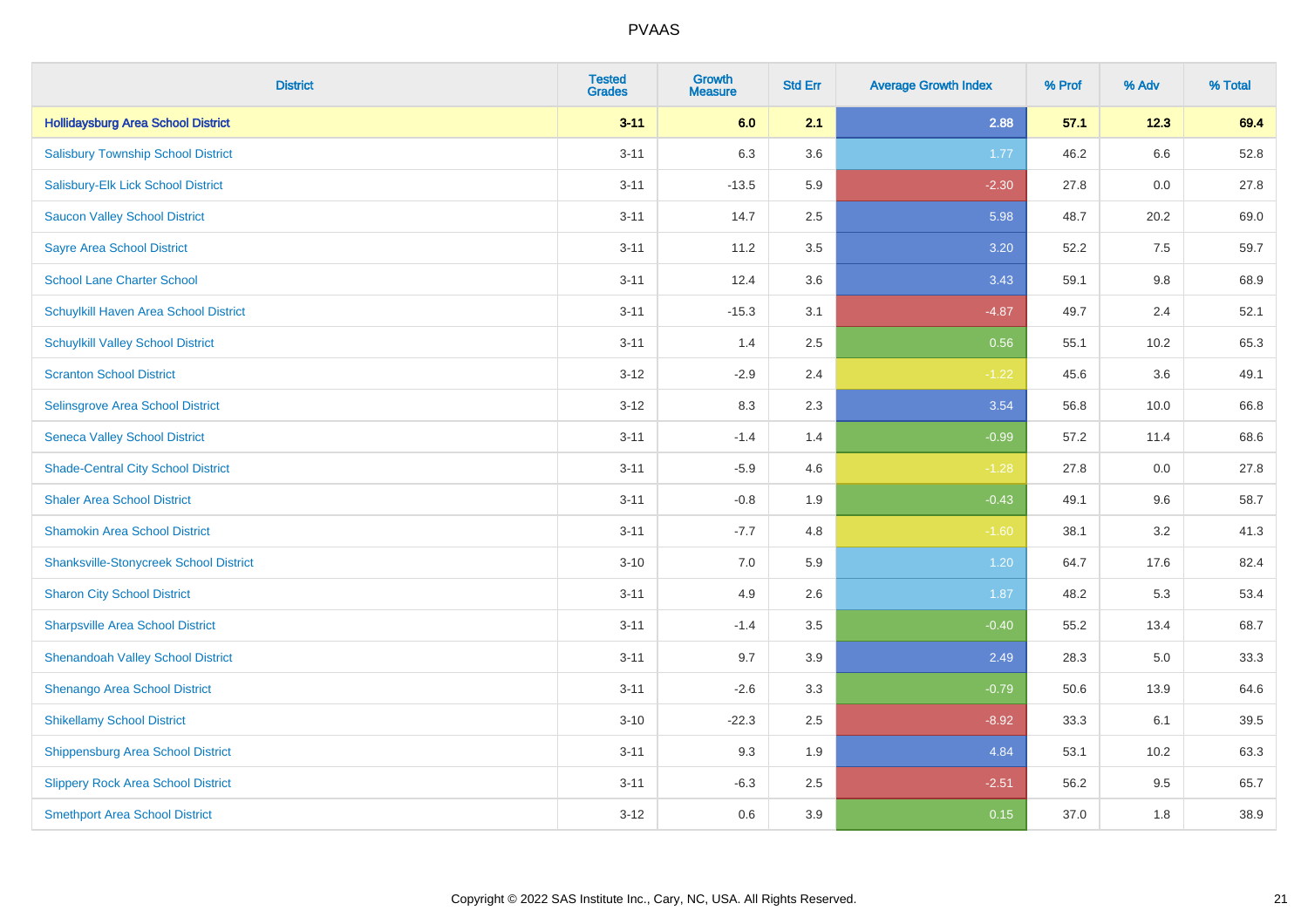| <b>District</b>                            | <b>Tested</b><br><b>Grades</b> | <b>Growth</b><br><b>Measure</b> | <b>Std Err</b> | <b>Average Growth Index</b> | % Prof | % Adv | % Total |
|--------------------------------------------|--------------------------------|---------------------------------|----------------|-----------------------------|--------|-------|---------|
| <b>Hollidaysburg Area School District</b>  | $3 - 11$                       | 6.0                             | 2.1            | 2.88                        | 57.1   | 12.3  | 69.4    |
| <b>Solanco School District</b>             | $3 - 11$                       | $-11.0$                         | 2.0            | $-5.55$                     | 41.6   | 4.5   | 46.1    |
| <b>Somerset Area School District</b>       | $3 - 11$                       | $-4.4$                          | 2.3            | $-1.93$                     | 44.4   | 14.9  | 59.3    |
| <b>Souderton Area School District</b>      | $3 - 11$                       | 12.4                            | 1.5            | 8.28                        | 61.7   | 15.2  | 76.9    |
| South Allegheny School District            | $3 - 11$                       | $-8.8$                          | 3.2            | $-2.70$                     | 40.5   | 0.0   | 40.5    |
| South Butler County School District        | $3 - 10$                       | 3.9                             | 2.5            | 1.54                        | 53.1   | 16.6  | 69.7    |
| <b>South Eastern School District</b>       | $3 - 11$                       | 0.9                             | 2.4            | 0.39                        | 54.8   | 6.6   | 61.4    |
| South Fayette Township School District     | $3 - 11$                       | 1.7                             | 2.0            | 0.88                        | 61.0   | 26.5  | 87.6    |
| <b>South Park School District</b>          | $3 - 11$                       | $-11.3$                         | 2.7            | $-4.23$                     | 53.5   | 13.7  | 67.3    |
| South Side Area School District            | $3 - 11$                       | $-1.6$                          | 3.3            | $-0.48$                     | 50.0   | 6.8   | 56.8    |
| South Western School District              | $3 - 12$                       | 3.9                             | 1.9            | 2.08                        | 60.2   | 8.1   | 68.3    |
| South Williamsport Area School District    | $3 - 10$                       | $-5.7$                          | 2.5            | $-2.30$                     | 45.5   | 4.5   | 50.0    |
| Southeastern Greene School District        | $3 - 10$                       | 3.3                             | 4.6            | 0.72                        | 57.6   | 6.1   | 63.6    |
| Southern Columbia Area School District     | $3 - 11$                       | $-14.6$                         | 3.0            | $-4.92$                     | 55.0   | 4.0   | 59.0    |
| Southern Fulton School District            | $3 - 11$                       | $-23.7$                         | 4.4            | $-5.37$                     | 34.2   | 10.5  | 44.7    |
| Southern Huntingdon County School District | $3 - 11$                       | $-12.9$                         | 3.2            | $-3.98$                     | 32.5   | 2.5   | 35.0    |
| Southern Lehigh School District            | $3 - 11$                       | $-0.4$                          | 2.3            | $-0.17$                     | 66.1   | 11.9  | 78.0    |
| Southern Tioga School District             | $3 - 11$                       | $-11.5$                         | 2.7            | $-4.25$                     | 47.8   | 6.4   | 54.3    |
| Southern York County School District       | $3 - 11$                       | 14.2                            | 2.1            | 6.91                        | 55.1   | 18.1  | 73.1    |
| <b>Southmoreland School District</b>       | $3 - 11$                       | $-8.3$                          | 3.6            | $-2.32$                     | 56.8   | 7.2   | 64.0    |
| <b>Spring Cove School District</b>         | $3 - 11$                       | 3.4                             | 2.5            | 1.33                        | 47.8   | 12.7  | 60.4    |
| <b>Spring Grove Area School District</b>   | $3 - 11$                       | 5.6                             | 2.1            | 2.68                        | 55.1   | 15.0  | 70.1    |
| <b>Springfield School District</b>         | $3 - 11$                       | 13.8                            | 1.7            | 7.99                        | 60.9   | 21.5  | 82.4    |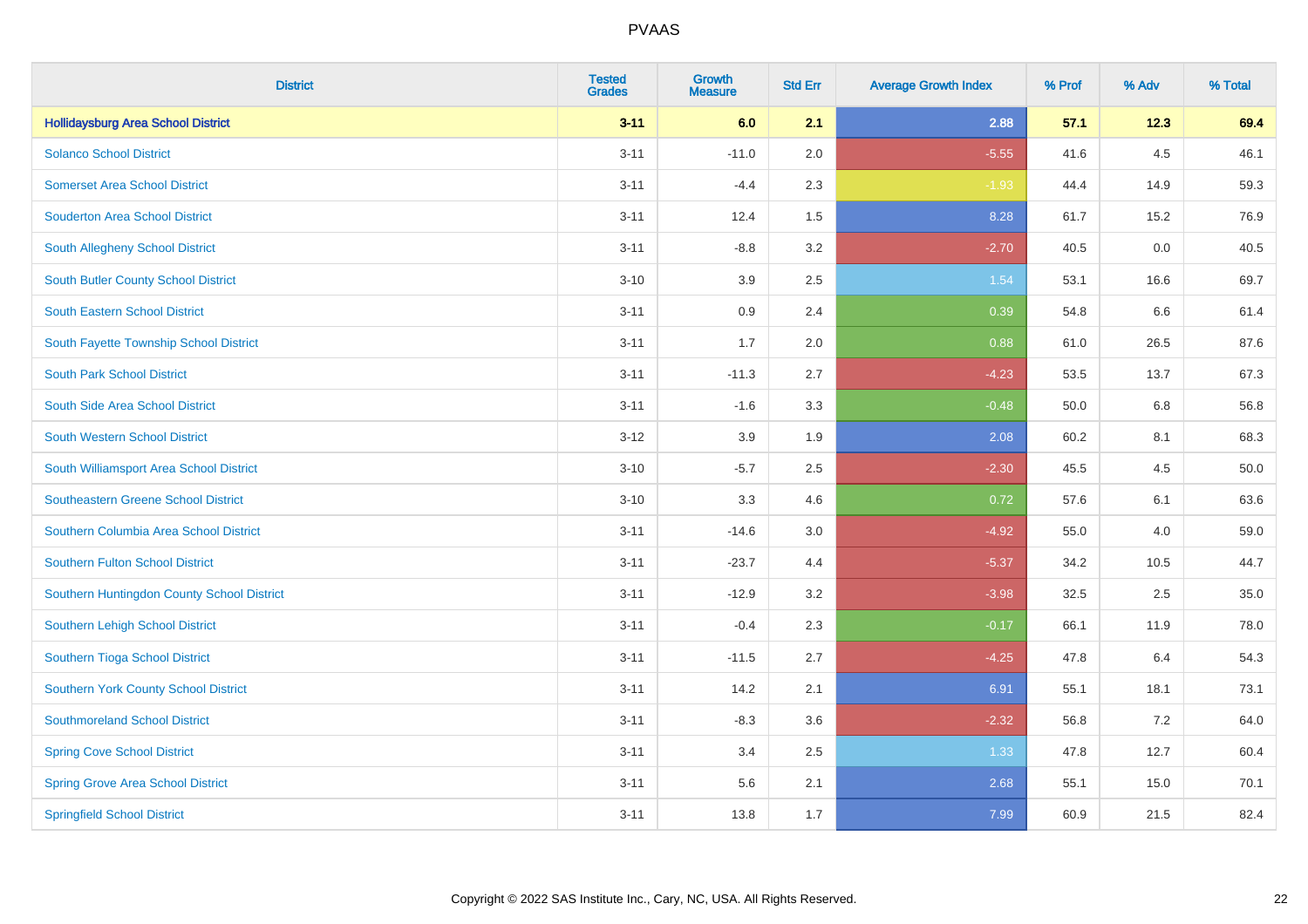| <b>District</b>                              | <b>Tested</b><br><b>Grades</b> | <b>Growth</b><br><b>Measure</b> | <b>Std Err</b> | <b>Average Growth Index</b> | % Prof | % Adv   | % Total |
|----------------------------------------------|--------------------------------|---------------------------------|----------------|-----------------------------|--------|---------|---------|
| <b>Hollidaysburg Area School District</b>    | $3 - 11$                       | 6.0                             | 2.1            | 2.88                        | 57.1   | 12.3    | 69.4    |
| <b>Springfield Township School District</b>  | $3 - 11$                       | $-18.9$                         | 3.2            | $-5.88$                     | 62.6   | $3.6\,$ | 66.3    |
| <b>Spring-Ford Area School District</b>      | $3 - 11$                       | 6.0                             | 1.3            | 4.46                        | 60.8   | 16.5    | 77.4    |
| <b>State College Area School District</b>    | $3 - 11$                       | 20.5                            | 1.4            | 14.33                       | 58.0   | 25.9    | 84.0    |
| <b>Steel Valley School District</b>          | $3 - 11$                       | 6.5                             | 3.4            | 1.89                        | 50.7   | 5.6     | 56.3    |
| <b>Steelton-Highspire School District</b>    | $3 - 11$                       | $-11.8$                         | 3.5            | $-3.40$                     | 14.5   | 0.0     | 14.5    |
| <b>Sto-Rox School District</b>               | $3 - 10$                       | 6.6                             | 3.7            | 1.80                        | 13.4   | 0.0     | 13.4    |
| <b>Stroudsburg Area School District</b>      | $3 - 11$                       | 5.5                             | 1.9            | 2.88                        | 48.1   | 4.2     | 52.3    |
| <b>Sugar Valley Rural Charter School</b>     | $3 - 11$                       | $-11.0$                         | 4.5            | $-2.46$                     | 14.9   | 0.0     | 14.9    |
| <b>Sullivan County School District</b>       | $3 - 10$                       | $-4.0$                          | 4.4            | $-0.90$                     | 66.7   | $2.6\,$ | 69.2    |
| <b>Susquehanna Community School District</b> | $3 - 11$                       | $-2.8$                          | 4.2            | $-0.66$                     | 49.4   | 6.9     | 56.3    |
| Susquehanna Township School District         | $3 - 12$                       | $-5.8$                          | 2.7            | $-2.17$                     | 36.0   | 5.6     | 41.6    |
| <b>Susquenita School District</b>            | $3 - 11$                       | $-0.1$                          | 2.8            | $-0.01$                     | 47.7   | 10.1    | 57.8    |
| <b>Tacony Academy Charter School</b>         | $3 - 11$                       | $-14.7$                         | 3.0            | $-4.82$                     | 22.4   | 1.8     | 24.1    |
| <b>Tamaqua Area School District</b>          | $3 - 12$                       | $-8.2$                          | 2.5            | $-3.24$                     | 44.5   | 1.9     | 46.4    |
| <b>Tech Freire Charter School</b>            | $9 - 11$                       | 9.3                             | 2.9            | 3.26                        | 18.0   | 1.1     | 19.1    |
| The New Academy Charter School               | $8 - 11$                       | $-10.4$                         | 5.2            | $-2.00$                     | 0.0    | 0.0     | $0.0\,$ |
| <b>Tidioute Community Charter School</b>     | $3 - 11$                       | 5.7                             | 5.1            | 1.11                        | 34.4   | 21.9    | 56.2    |
| <b>Titusville Area School District</b>       | $3 - 11$                       | $-13.2$                         | 2.6            | $-4.99$                     | 43.2   | 4.8     | 48.0    |
| <b>Towanda Area School District</b>          | $3 - 11$                       | 4.0                             | 2.8            | 1.44                        | 39.4   | 6.6     | 46.0    |
| <b>Trinity Area School District</b>          | $3 - 11$                       | $-5.4$                          | 2.0            | $-2.71$                     | 48.3   | 11.8    | 60.1    |
| <b>Tri-Valley School District</b>            | $3 - 10$                       | $-6.4$                          | 4.1            | $-1.57$                     | 37.0   | 4.4     | 41.3    |
| <b>Troy Area School District</b>             | $3 - 10$                       | $-4.3$                          | 3.4            | $-1.26$                     | 43.2   | 5.7     | 48.9    |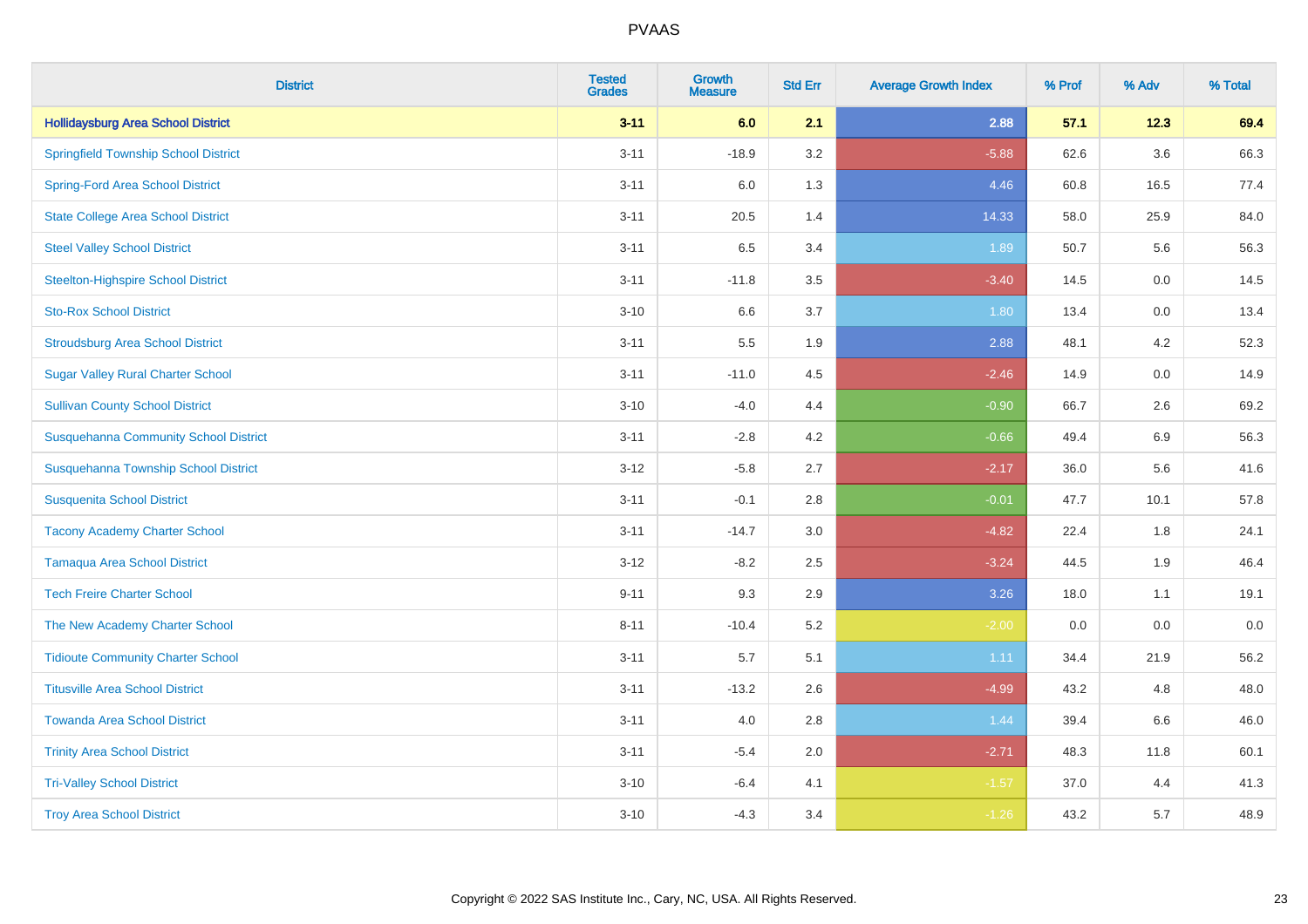| <b>District</b>                                | <b>Tested</b><br><b>Grades</b> | Growth<br><b>Measure</b> | <b>Std Err</b> | <b>Average Growth Index</b> | % Prof | % Adv   | % Total |
|------------------------------------------------|--------------------------------|--------------------------|----------------|-----------------------------|--------|---------|---------|
| <b>Hollidaysburg Area School District</b>      | $3 - 11$                       | 6.0                      | 2.1            | 2.88                        | 57.1   | 12.3    | 69.4    |
| <b>Tulpehocken Area School District</b>        | $3-12$                         | $-13.7$                  | 2.8            | $-4.81$                     | 36.7   | 2.8     | 39.4    |
| <b>Tunkhannock Area School District</b>        | $3 - 11$                       | 2.3                      | $2.2\,$        | 1.01                        | 44.9   | 9.6     | 54.6    |
| <b>Turkeyfoot Valley Area School District</b>  | $3 - 12$                       | $-4.3$                   | 5.6            | $-0.76$                     | 22.0   | 5.1     | 27.1    |
| <b>Tuscarora School District</b>               | $3 - 11$                       | $-0.6$                   | 2.3            | $-0.27$                     | 45.1   | 8.1     | 53.2    |
| <b>Tussey Mountain School District</b>         | $3 - 12$                       | 1.5                      | 3.7            | 0.40                        | 38.6   | 1.8     | 40.4    |
| <b>Twin Valley School District</b>             | $3 - 12$                       | $-3.6$                   | 2.1            | $-1.69$                     | 49.6   | 7.1     | 56.8    |
| <b>Tyrone Area School District</b>             | $3 - 12$                       | 19.7                     | 2.5            | 7.87                        | 60.4   | 16.7    | 77.1    |
| <b>Union Area School District</b>              | $3 - 11$                       | 1.9                      | 4.3            | 0.44                        | 61.5   | 0.0     | 61.5    |
| <b>Union City Area School District</b>         | $3 - 12$                       | $-10.2$                  | 3.6            | $-2.87$                     | 42.9   | 3.2     | 46.0    |
| <b>Union School District</b>                   | $3 - 12$                       | 2.3                      | 4.2            | 0.54                        | 32.6   | 7.0     | 39.5    |
| <b>Uniontown Area School District</b>          | $3 - 11$                       | 6.0                      | 3.2            | 1.87                        | 62.4   | 5.9     | 68.2    |
| <b>Unionville-Chadds Ford School District</b>  | $3 - 11$                       | 17.1                     | 3.1            | 5.51                        | 68.1   | 13.2    | 81.3    |
| <b>United School District</b>                  | $3 - 11$                       | 2.1                      | 3.4            | 0.63                        | 60.3   | 6.6     | 66.9    |
| <b>Universal Audenried Charter School</b>      | $9 - 11$                       | $-5.8$                   | 2.4            | $-2.40$                     | 14.6   | 0.0     | 14.6    |
| <b>Upper Adams School District</b>             | $3 - 11$                       | 1.3                      | 2.9            | 0.47                        | 55.2   | $8.6\,$ | 63.8    |
| <b>Upper Darby School District</b>             | $3 - 12$                       | 6.9                      | 1.5            | 4.62                        | 45.0   | 6.7     | 51.7    |
| <b>Upper Dauphin Area School District</b>      | $3 - 11$                       | $-6.3$                   | 3.2            | $-1.98$                     | 37.4   | 4.8     | 42.2    |
| <b>Upper Dublin School District</b>            | $3 - 12$                       | 15.4                     | 1.8            | 8.53                        | 60.8   | 24.8    | 85.6    |
| <b>Upper Merion Area School District</b>       | $3 - 11$                       | 15.3                     | 2.0            | 7.62                        | 59.3   | 19.3    | 78.6    |
| <b>Upper Moreland Township School District</b> | $3 - 11$                       | $-5.0$                   | 2.2            | $-2.31$                     | 57.9   | 4.0     | 61.9    |
| <b>Upper Perkiomen School District</b>         | $3 - 11$                       | 22.1                     | 2.1            | 10.74                       | 57.7   | 13.2    | 70.9    |
| <b>Upper Saint Clair School District</b>       | $3 - 11$                       | 18.5                     | 1.7            | 10.65                       | 61.8   | 30.1    | 91.9    |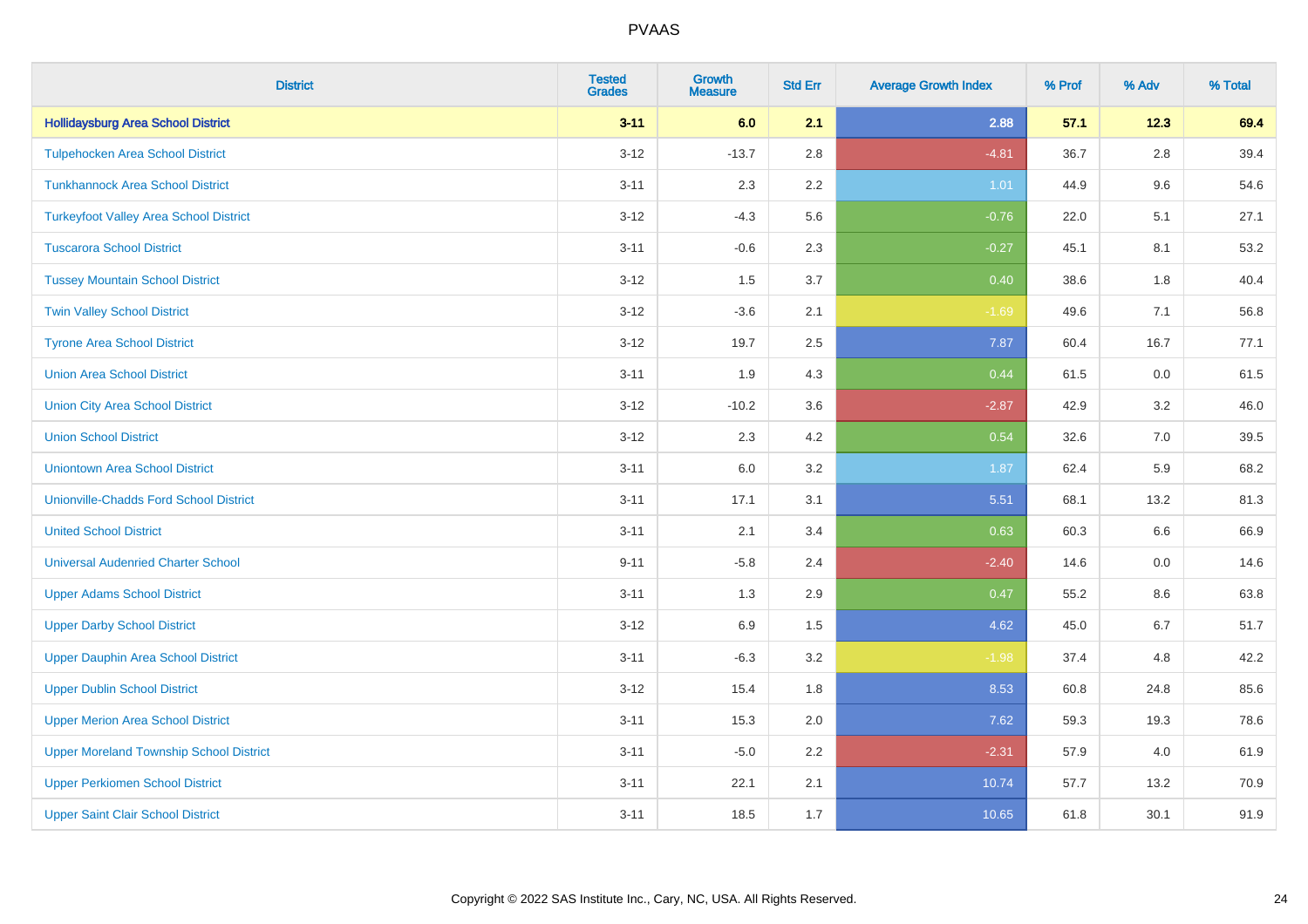| <b>District</b>                               | <b>Tested</b><br><b>Grades</b> | <b>Growth</b><br><b>Measure</b> | <b>Std Err</b> | <b>Average Growth Index</b> | % Prof | % Adv   | % Total |
|-----------------------------------------------|--------------------------------|---------------------------------|----------------|-----------------------------|--------|---------|---------|
| <b>Hollidaysburg Area School District</b>     | $3 - 11$                       | 6.0                             | 2.1            | 2.88                        | 57.1   | 12.3    | 69.4    |
| Urban Pathways 6-12 Charter School            | $6 - 11$                       | 4.8                             | 6.4            | 0.75                        | 28.6   | $0.0\,$ | 28.6    |
| <b>Valley Grove School District</b>           | $3 - 10$                       | $-3.7$                          | 3.7            | $-1.01$                     | 51.2   | 6.1     | 57.3    |
| <b>Valley View School District</b>            | $3 - 11$                       | 18.1                            | 2.4            | 7.42                        | 53.7   | 14.7    | 68.4    |
| <b>Wallenpaupack Area School District</b>     | $3 - 11$                       | $-7.1$                          | 2.3            | $-3.09$                     | 40.8   | 2.4     | 43.1    |
| <b>Wallingford-Swarthmore School District</b> | $3 - 10$                       | 0.9                             | 2.4            | 0.38                        | 64.4   | 22.7    | 87.1    |
| <b>Warren County School District</b>          | $3 - 11$                       | $-0.1$                          | 1.8            | $-0.06$                     | 37.2   | 5.3     | 42.6    |
| <b>Warrior Run School District</b>            | $3 - 11$                       | 4.6                             | 3.0            | 1.51                        | 40.9   | 8.1     | 49.0    |
| <b>Warwick School District</b>                | $3 - 11$                       | 5.2                             | 1.9            | 2.76                        | 46.4   | 17.0    | 63.3    |
| <b>Washington School District</b>             | $3 - 11$                       | $-4.9$                          | $2.8\,$        | $-1.76$                     | 30.1   | 2.4     | 32.5    |
| <b>Wattsburg Area School District</b>         | $3 - 11$                       | 6.5                             | 2.7            | 2.43                        | 42.7   | 7.6     | 50.3    |
| <b>Wayne Highlands School District</b>        | $3 - 11$                       | 7.8                             | 2.4            | 3.23                        | 52.3   | 13.1    | 65.4    |
| <b>Waynesboro Area School District</b>        | $3 - 12$                       | $-6.1$                          | 1.9            | $-3.20$                     | 50.0   | $6.8\,$ | 56.8    |
| <b>Wellsboro Area School District</b>         | $3 - 11$                       | $-12.4$                         | 3.0            | $-4.11$                     | 49.2   | 11.9    | 61.1    |
| <b>West Allegheny School District</b>         | $3 - 12$                       | 4.0                             | 2.1            | 1.96                        | 63.1   | 15.7    | 78.8    |
| <b>West Branch Area School District</b>       | $3 - 11$                       | 0.2                             | 3.8            | 0.05                        | 47.2   | 1.9     | 49.1    |
| <b>West Chester Area School District</b>      | $3 - 11$                       | 12.6                            | 1.2            | 10.38                       | 66.8   | 20.2    | 87.0    |
| <b>West Greene School District</b>            | $3 - 11$                       | $-4.5$                          | 4.3            | $-1.04$                     | 36.6   | 7.3     | 43.9    |
| West Jefferson Hills School District          | $3 - 11$                       | 1.8                             | 2.1            | 0.88                        | 55.7   | 20.8    | 76.4    |
| <b>West Middlesex Area School District</b>    | $3 - 10$                       | $-8.4$                          | 3.8            | $-2.21$                     | 34.9   | 2.8     | 37.6    |
| <b>West Mifflin Area School District</b>      | $3 - 12$                       | $-12.3$                         | 2.9            | $-4.22$                     | 39.7   | 10.3    | 50.0    |
| <b>West Perry School District</b>             | $3 - 11$                       | 12.5                            | 2.5            | 4.99                        | 56.6   | 8.4     | 65.0    |
| <b>West Shore School District</b>             | $3 - 12$                       | 5.0                             | 1.4            | 3.59                        | 54.2   | 9.4     | 63.6    |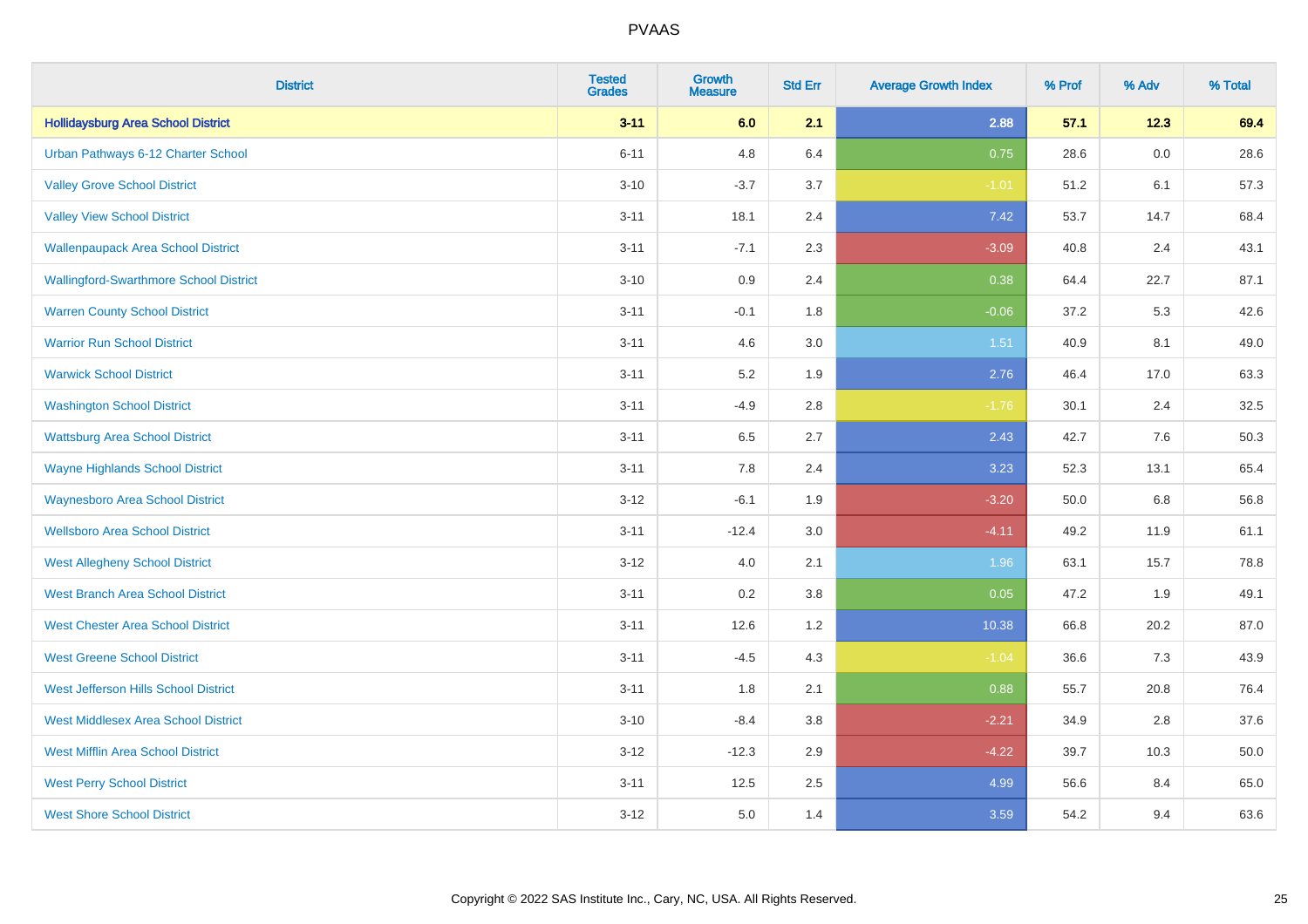| <b>District</b>                                 | <b>Tested</b><br><b>Grades</b> | <b>Growth</b><br><b>Measure</b> | <b>Std Err</b> | <b>Average Growth Index</b> | % Prof | % Adv | % Total |
|-------------------------------------------------|--------------------------------|---------------------------------|----------------|-----------------------------|--------|-------|---------|
| <b>Hollidaysburg Area School District</b>       | $3 - 11$                       | 6.0                             | 2.1            | 2.88                        | 57.1   | 12.3  | 69.4    |
| <b>West Side CTC</b>                            | $9 - 10$                       | $-37.4$                         | 4.3            | $-8.64$                     | 8.8    | 0.0   | 8.8     |
| <b>West York Area School District</b>           | $3 - 12$                       | 3.2                             | 2.3            | 1.38                        | 53.8   | 4.4   | 58.2    |
| <b>Western Beaver County School District</b>    | $3 - 11$                       | $-7.8$                          | 4.2            | $-1.87$                     | 56.5   | 6.5   | 63.0    |
| <b>Western Wayne School District</b>            | $3 - 11$                       | 5.6                             | 2.9            | 1.93                        | 41.3   | 17.4  | 58.7    |
| <b>Westinghouse Arts Academy Charter School</b> | $9 - 10$                       | $-0.7$                          | 3.6            | $-0.19$                     | 59.2   | 8.4   | 67.6    |
| <b>Westmont Hilltop School District</b>         | $3 - 11$                       | $-4.0$                          | 2.8            | $-1.40$                     | 36.3   | 13.3  | 49.6    |
| <b>Whitehall-Coplay School District</b>         | $3 - 11$                       | 6.1                             | 1.8            | 3.45                        | 49.3   | 7.4   | 56.6    |
| <b>Wilkes-Barre Area School District</b>        | $3 - 11$                       | 0.1                             | 3.2            | 0.02                        | 35.5   | 5.4   | 40.9    |
| <b>William Penn School District</b>             | $3 - 12$                       | 8.3                             | 2.1            | 3.99                        | 35.6   | 3.0   | 38.7    |
| <b>Williams Valley School District</b>          | $3 - 11$                       | $-7.3$                          | 3.4            | $-2.13$                     | 23.2   | 0.0   | 23.2    |
| <b>Williamsburg Community School District</b>   | $3 - 11$                       | $-14.3$                         | 4.1            | $-3.48$                     | 28.3   | 0.0   | 28.3    |
| <b>Williamsport Area School District</b>        | $3 - 11$                       | 1.9                             | 1.8            | 1.04                        | 44.1   | 12.8  | 56.9    |
| <b>Wilmington Area School District</b>          | $3 - 11$                       | 7.5                             | 3.0            | 2.48                        | 55.1   | 5.1   | 60.2    |
| <b>Wilson Area School District</b>              | $3 - 11$                       | $6.0\,$                         | 2.6            | 2.30                        | 48.7   | 8.5   | 57.2    |
| <b>Wilson School District</b>                   | $3 - 12$                       | $8.8\,$                         | 1.5            | 5.96                        | 52.6   | 14.6  | 67.2    |
| <b>Windber Area School District</b>             | $3 - 11$                       | $-7.2$                          | 3.2            | $-2.24$                     | 55.4   | 7.2   | 62.6    |
| <b>Wissahickon School District</b>              | $3 - 10$                       | 12.5                            | 1.8            | 6.85                        | 58.3   | 22.4  | 80.7    |
| <b>Woodland Hills School District</b>           | $3 - 12$                       | 3.2                             | 2.6            | 1.22                        | 31.4   | 3.6   | 35.0    |
| <b>Wyalusing Area School District</b>           | $3 - 12$                       | $8.8\,$                         | 3.3            | 2.68                        | 54.6   | 11.7  | 66.2    |
| <b>Wyoming Area School District</b>             | $3 - 10$                       | $-1.3$                          | 2.6            | $-0.50$                     | 53.8   | 10.8  | 64.6    |
| <b>Wyoming Valley West School District</b>      | $3 - 11$                       | $-2.2$                          | 2.4            | $-0.91$                     | 49.4   | 3.0   | 52.4    |
| <b>Wyomissing Area School District</b>          | $3-12$                         | 0.8                             | 2.6            | 0.33                        | 55.7   | 17.6  | 73.3    |